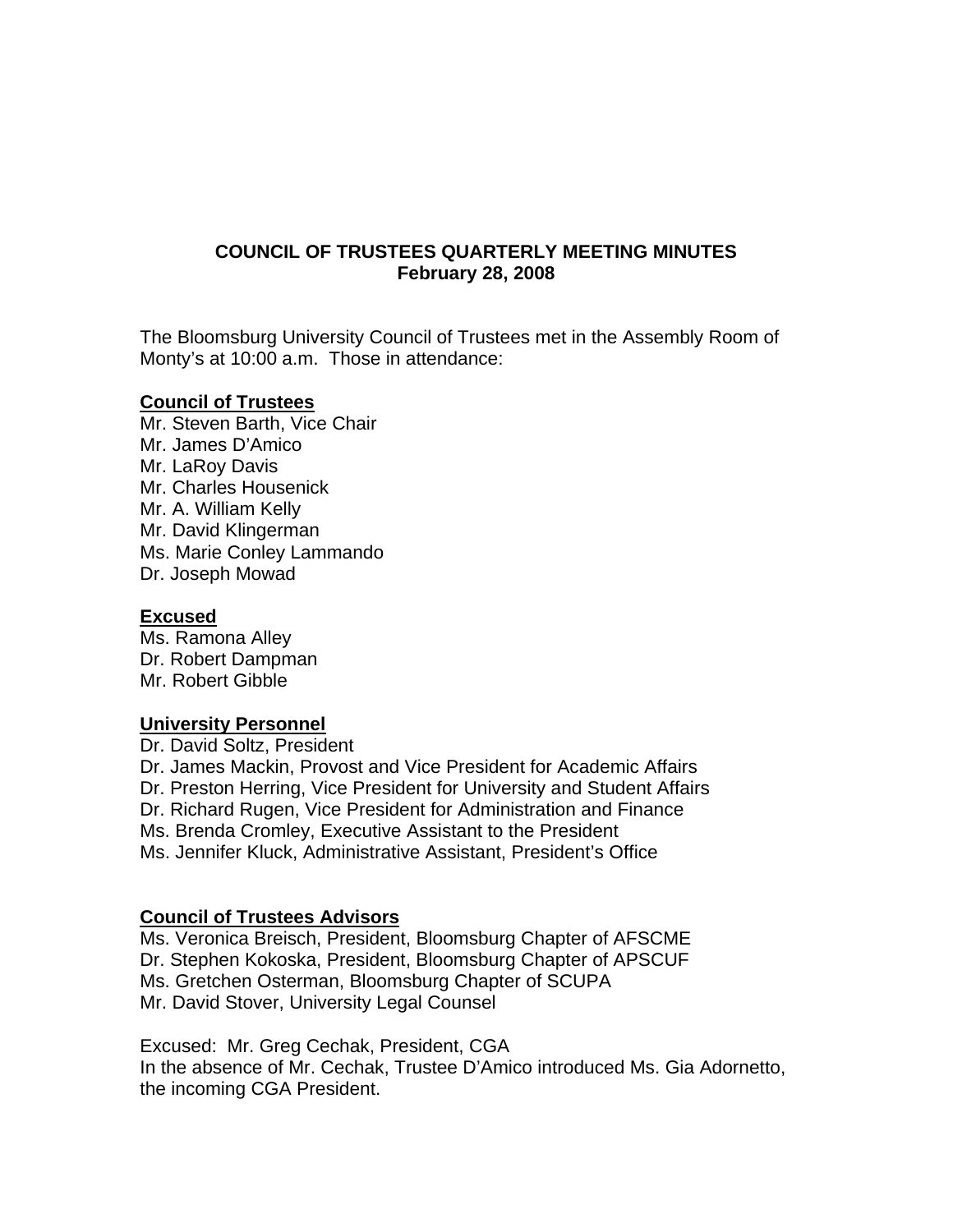## **Call to Order**

Mr. Steven Barth, Vice Chair of the Council of Trustees, called the meeting to order and welcomed all those in attendance. He reported the Council of Trustees met earlier in Executive Session to discuss land issues.

#### **Pledge of Allegiance**

In accord with House Resolution Number 32, Trustee Barth requested that everyone stand for the Pledge of Allegiance to the American Flag.

# **NEW BUSINESS**

#### **Minutes of the Council of Trustees**

A motion was made by Trustee Davis, seconded by Trustee Mowad, and unanimously carried that the November 28, 2007 minutes be approved.

#### **Trustee Resolution honoring Mr. James F. D'Amico**

A motion was made by Trustee Housenick to approve the following resolution:

**WHEREAS**, James F. D'Amico served as a student member of the Bloomsburg University Council of Trustees for the 2007-2008 academic year, and

**WHEREAS**, he has served responsibly and with integrity on various committees representing Bloomsburg University, and

**WHEREAS**, more importantly, he has been a positive role model for all other students,

**NOW, THEREFORE, BE IT RESOLVED**, that the Council of Trustees of Bloomsburg University expresses it gratitude and appreciation for his dedicated service to Bloomsburg University.

Second by Trustee Mowad. Unanimous approval.

Trustees Conley Lammando, Barth, and Davis all personally thanked Jim for his service.

## **PRESIDENT**

#### **President's Report**

President Soltz reviewed his President's Report with the Trustees. A copy of the report will be appended to the minutes. Dr. Soltz also recognized and thanked Dr. James Matta, Assistant Vice President and Director of Graduate Studies, who will be retiring in May.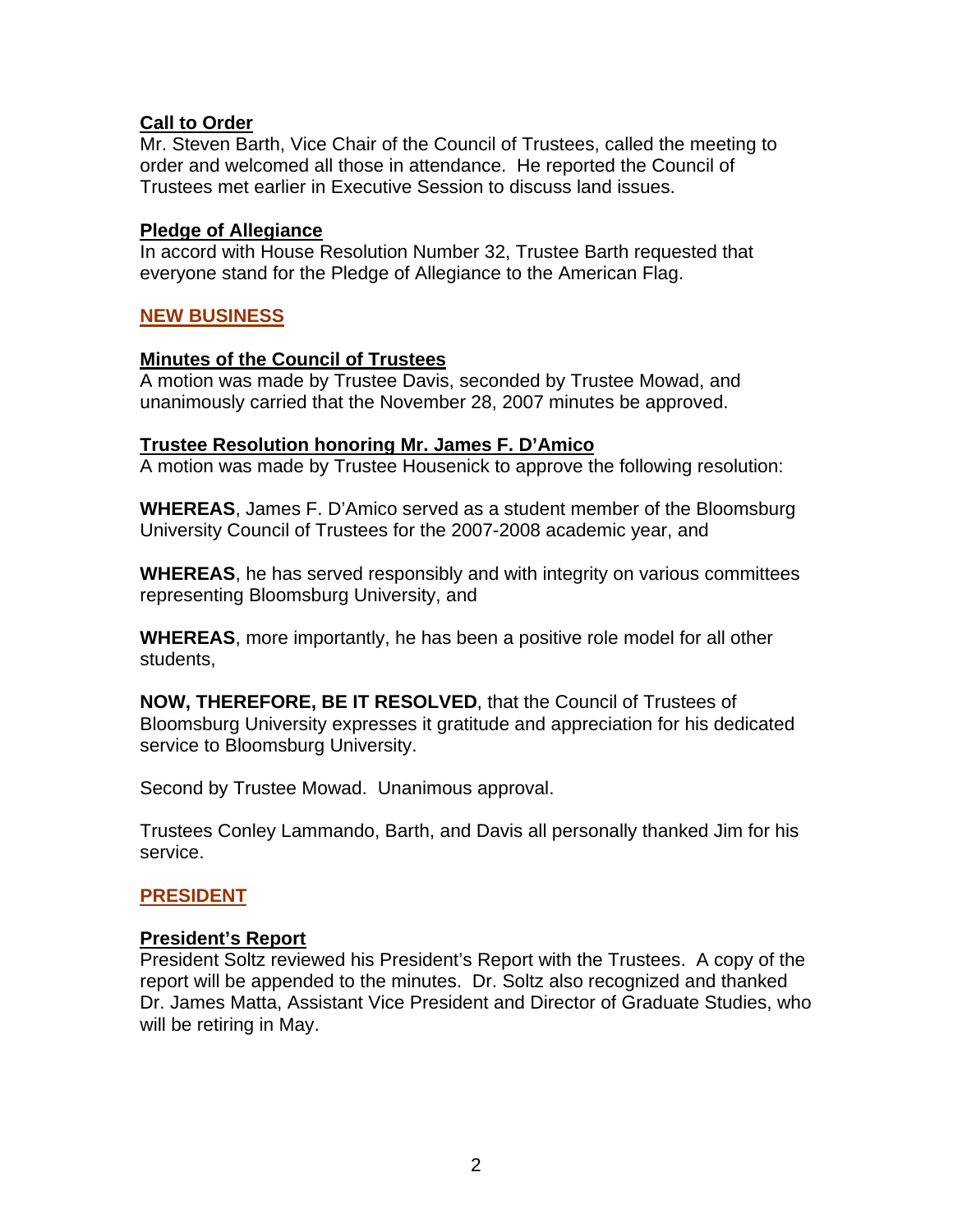# **ACADEMIC AFFAIRS**

Trustee Barth called upon Trustee Mowad to lead discussion on the Academic Affairs section of the agenda.

#### **Professional Accreditation**

Trustee Mowad called upon Dr. James Mackin to lead the discussion item: Professional Accreditation. Dr. Mackin made appropriate remarks.

# **UNIVERSITY & STUDENT AFFAIRS**

Trustee Barth recognized Trustee Conley Lammando to discuss the University and Student Affairs section of the agenda.

#### **Room and Board Fees and Health Center Fees**

Trustee Conley Lammando made a motion that the 4.45% room and board fee increase be approved. Seconded by Trustee Davis. Unanimous approval

Trustee Conley Lammando made a motion that the \$62 per semester health center fee be approved. Seconded by Trustee Klingerman. Unanimous approval.

## **GENERAL ADMINISTRATION**

Trustee Barth recognized Trustee Davis to lead discussion of the General Administration section of the agenda.

## **Approval of Purchasing Activity**

Trustee Davis made a motion, seconded by Trustee Conley Lammando and unanimously carried, to approve purchasing activity under Act 188 in excess of \$10,000 for November 3, 2007 to February 4, 2008.

## **Delinquent Student Accounts**

Trustee Mowad made a motion to write off delinquent student accounts as presented by Vice President Richard Rugen, seconded by Trustee Klingerman. Unanimous approval.

## **Proposed Fee Schedule 2008-2009**

Vice President Rugen reviewed the information presented to the Trustees. Trustee Davis made a motion to accept the fee schedule for 2008-2009, seconded by Trustee D'Amico. Unanimous approval.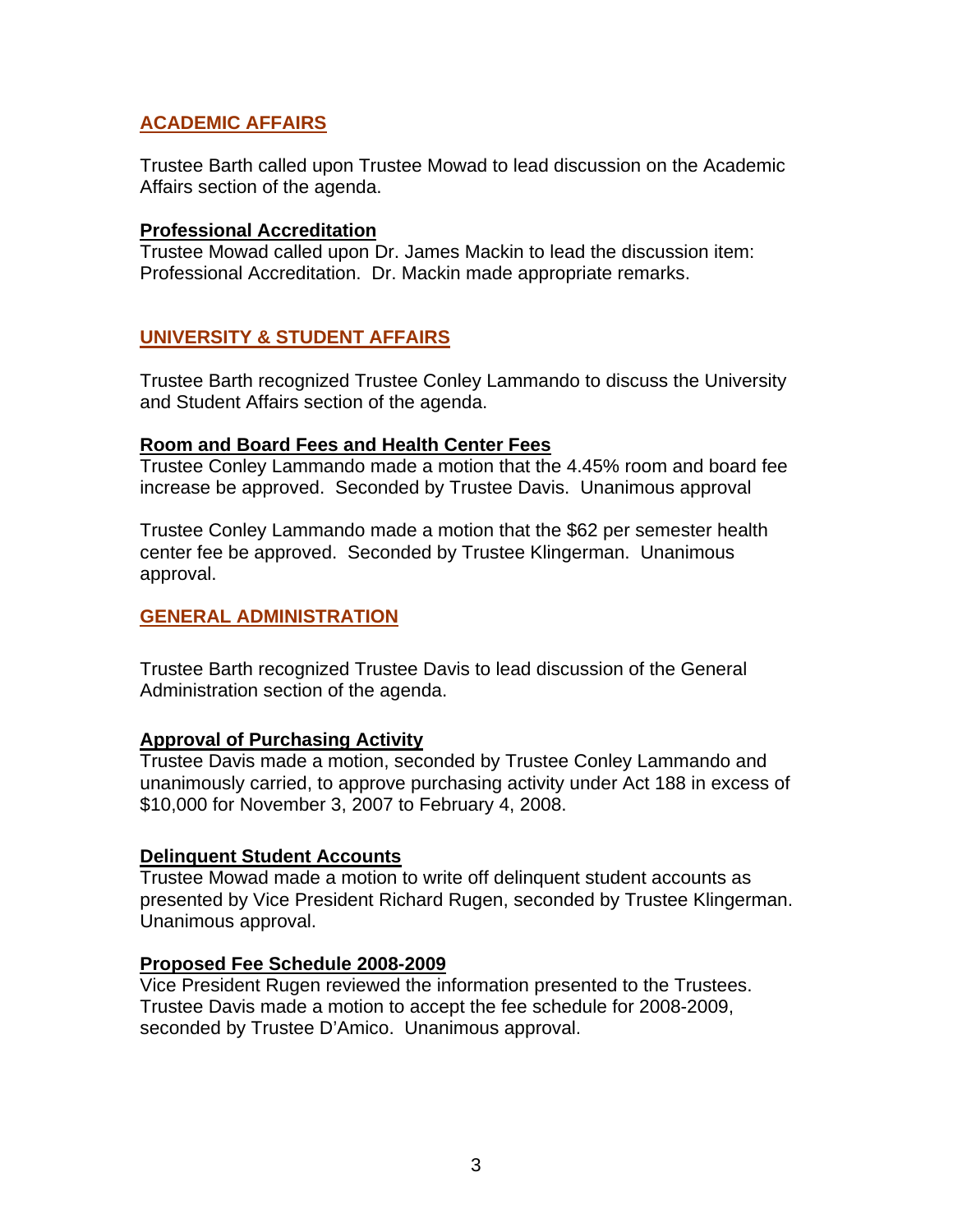# **Capital Project Request**

Eric Milner, Assistant Vice President for Administration, reviewed the capital project requests and recommended prioritization for funding/authorization for 2008-2009 to 2012-2013.

- 1. Sutliff Hall Addition 2009-2010
- 2. Waller Renovation **not in 5 year program**
- 3. McCormick Renovation https://www.mot.in 5 year program

**Priority Anticipated funding** 

Trustee Davis made a motion to approve the capital project requests as presented, Seconded by Trustee Housenick. Unanimous approval.

## **BU Foundation**

Maryann Lindberg, Executive Director of the Bloomsburg University Foundation presented the 2006-2007 comparative giving highlights with PASSHE schools and peer institutions.

# **OTHER BUSINESS**

#### **Nominating Committee 2008-2009**

Trustee Barth announced a nominating committee must be appointed who, at the June quarterly meeting, will present a slate of officers for the Council of Trustees for the 2008-2010 fiscal years.

Trustee Alley will chair this committee and Trustees Davis and Kelly will serve on the committee.

#### **Adjournment**

With no other items to be presented to the Council, Trustee Barth adjourned the meeting at 10:45 a.m.

\_\_\_\_\_\_\_\_\_\_\_\_\_\_\_\_\_\_\_\_\_\_\_\_ \_\_\_\_\_\_\_\_\_\_\_\_\_\_\_\_\_\_\_\_\_\_\_\_\_\_\_

Marie Conley Lammando Jennifer D. Kluck Secretary **Administrative Assistant**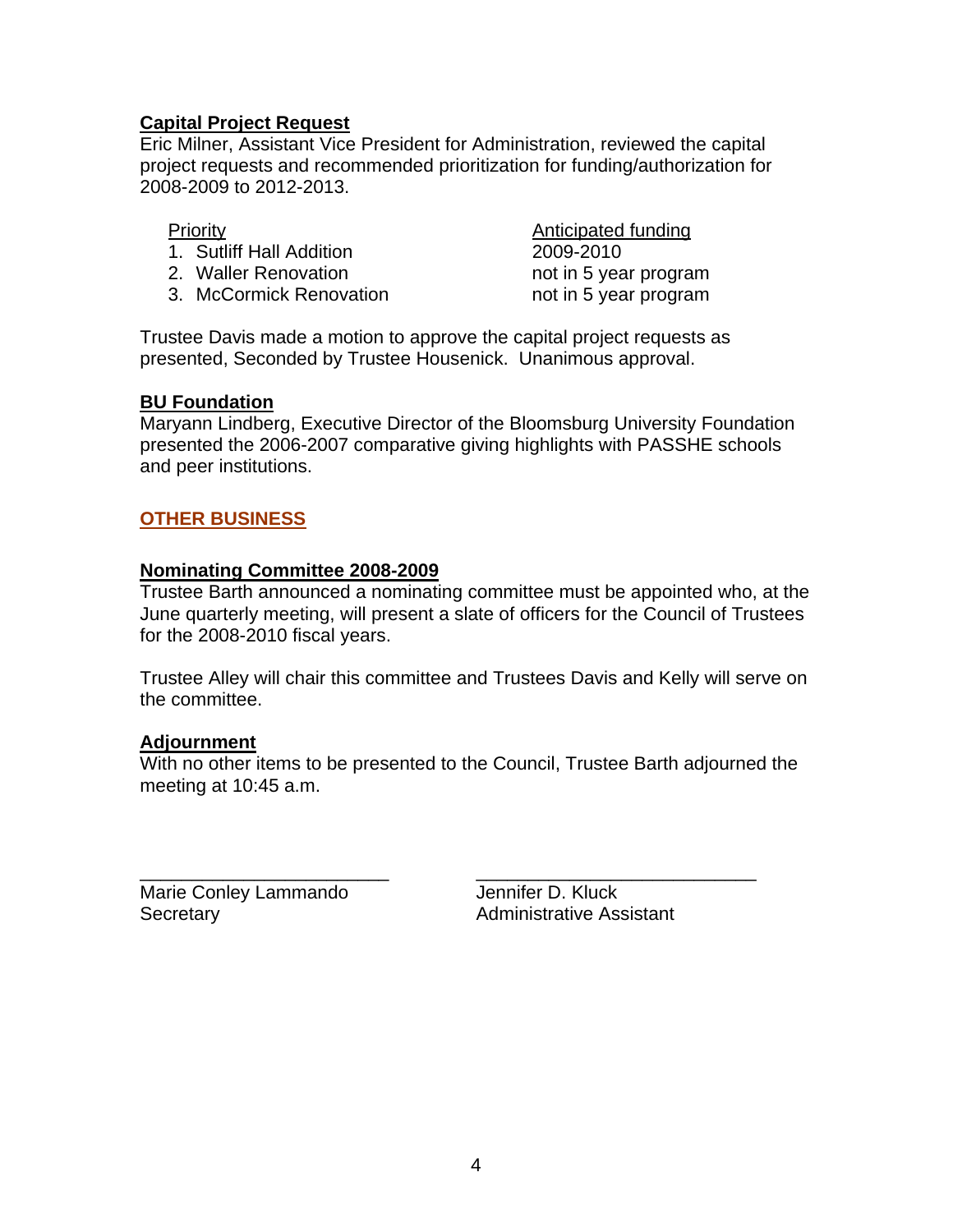# BLOOMSBURG UNIVERSITY OF PENNSYLVANIA Bloomsburg, PA 17815

# **PRESIDENT'S REPORT TO THE BLOOMSBURG UNIVERSITY COUNCIL OF TRUSTEES**

# **February 27, 2008**

Since the Council of Trustees last met, we had a successful graduate and undergraduate commencement in December. Today I want to highlight some recent academic and student/faculty-related items, achievements and recognitions for Bloomsburg University.

- We have just signed an exchange agreement with the EHSAL European University College of Brussels, Belgium. This agreement will provide our College of Business students with a "one for one" exchange with their students. We are also looking at possible faculty exchanges too.
- Bloomsburg's new Master of Science in clinical athletic training degree program will offer its first classes this summer. Bloomsburg's program is the only one of its type in the state of Pennsylvania. It is designed for students with undergraduate degrees in related fields, such as allied health sciences and psychology as well as exercise science. The program has six undergraduate course prerequisites, many of which will already be met by students with degrees in exercise science or allied health sciences. In addition to earning a master's degree, graduates will be eligible to obtain credentials as a certified athletic trainer.
- Later this spring, we will convert one of our shuttle buses to run on biofuel, which will include recycled cooking oil from campus dining services. The project leaders are Dr. Nathaniel Greene from physics and Dr. Mark Tapsak from chemistry.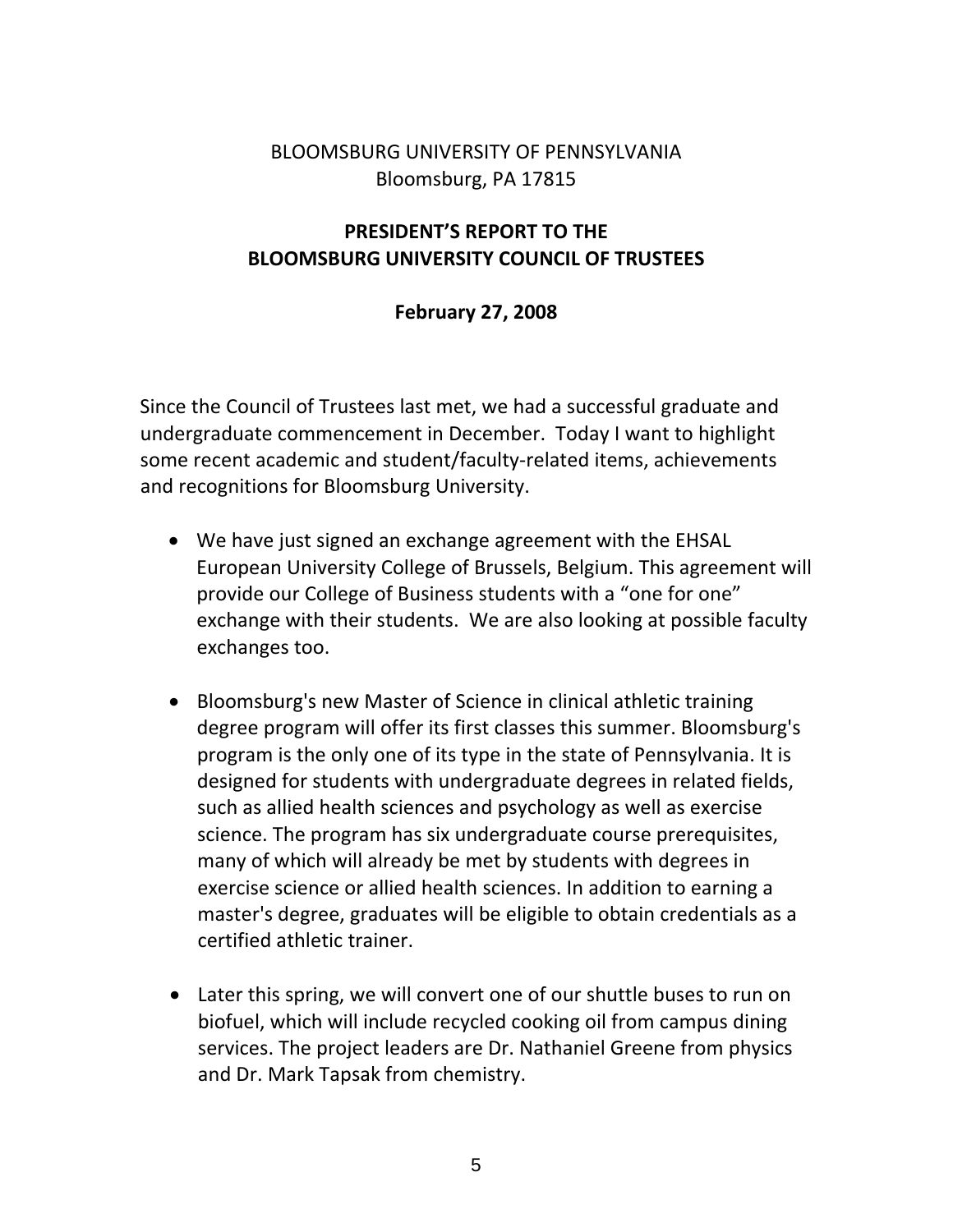- Bloomsburg University will compete with colleges across the country to be a leader in recycling and reducing trash. "Recyclemania" started at the University in late January and will run for 10 weeks. Campuses across the country compete to see which institution can collect the largest amount of recyclables per capita, the largest amount of total recyclables, the least amount of trash per capita, and the highest recycling rate. The goal is to increase student awareness of campus recycling and how to minimize waste.
- 15 BU students are serving as Scholars in Service to Pennsylvania by committing to 450 hours of community service. Our SOLVE office helps coordinate this AmericaCorp program and provides training for the students. This program started in 2004 and we have gradually seen an increase in student participation. Students help at local organizations during the academic year, such as Camp Victory, the UMCA and the Women's Center.
- 80 student‐athletes were named as Scholar‐Athletes at the University at a luncheon held last week on campus. Student‐athletes who attain a grade point average of 3.25 or higher during the past two semesters, or have a minimum cumulative grade point average of 3.25, quality for this recognition.
- A new comptroller has been hired for CGA as a result of the recent retirement of its former comptroller. Mr. Neil D'Amato started in his position last month.
- Finally, I'm pleased to inform the Trustees of the most recent individual to achieve Faculty Emeritus status; Ms. Janice Walters from the Department of Developmental Instruction.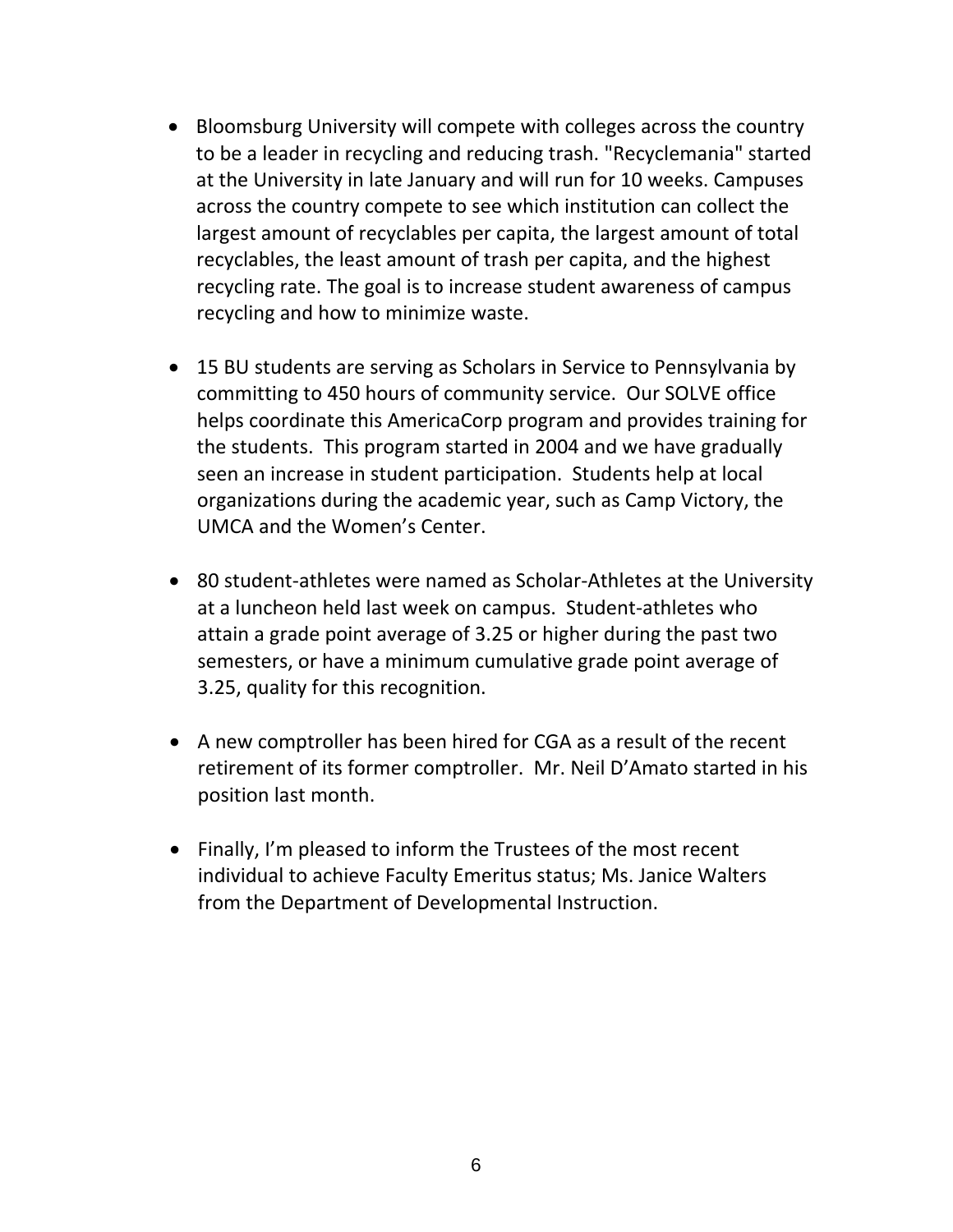# **COUNCIL OF TRUSTEES QUARTERLY MEETING MINUTES September 3, 2008**

The Bloomsburg University Council of Trustees met in the Multipurpose A conference room of the Kehr Union. Those in attendance:

#### **Council of Trustees**

Mr. Steven Barth, Chair Dr. Robert Dampman, Vice Chair Mrs. Ramona Alley Mr. LaRoy Davis Mr. Charles Housenick Mr. A. William Kelly Mr. David Klingerman Dr. Joseph Mowad Ms. Nicole Najpauer

## **Excused**

Mr. Robert Gibble Ms. Marie Conley Lammando

## **University Personnel**

Dr. David Soltz, President Dr. James Mackin, Provost and Vice President for Academic Affairs Dr. Preston Herring, Vice President for University and Student Affairs Dr. Richard Rugen, Vice President for Administration and Finance Ms. Brenda Cromley, Executive Assistant to the President Ms. Jennifer Kluck, Administrative Assistant, President's Office

## **Council of Trustees Advisors**

Ms. Veronica Breisch, President, Bloomsburg Chapter of AFSCME Dr. Stephen Kokoska, President, Bloomsburg Chapter of APSCUF Ms. Gretchen Osterman, Bloomsburg Chapter of SCUPA – not present Mr. David Stover, University Legal Counsel Ms. Gia Adornetto, President, CGA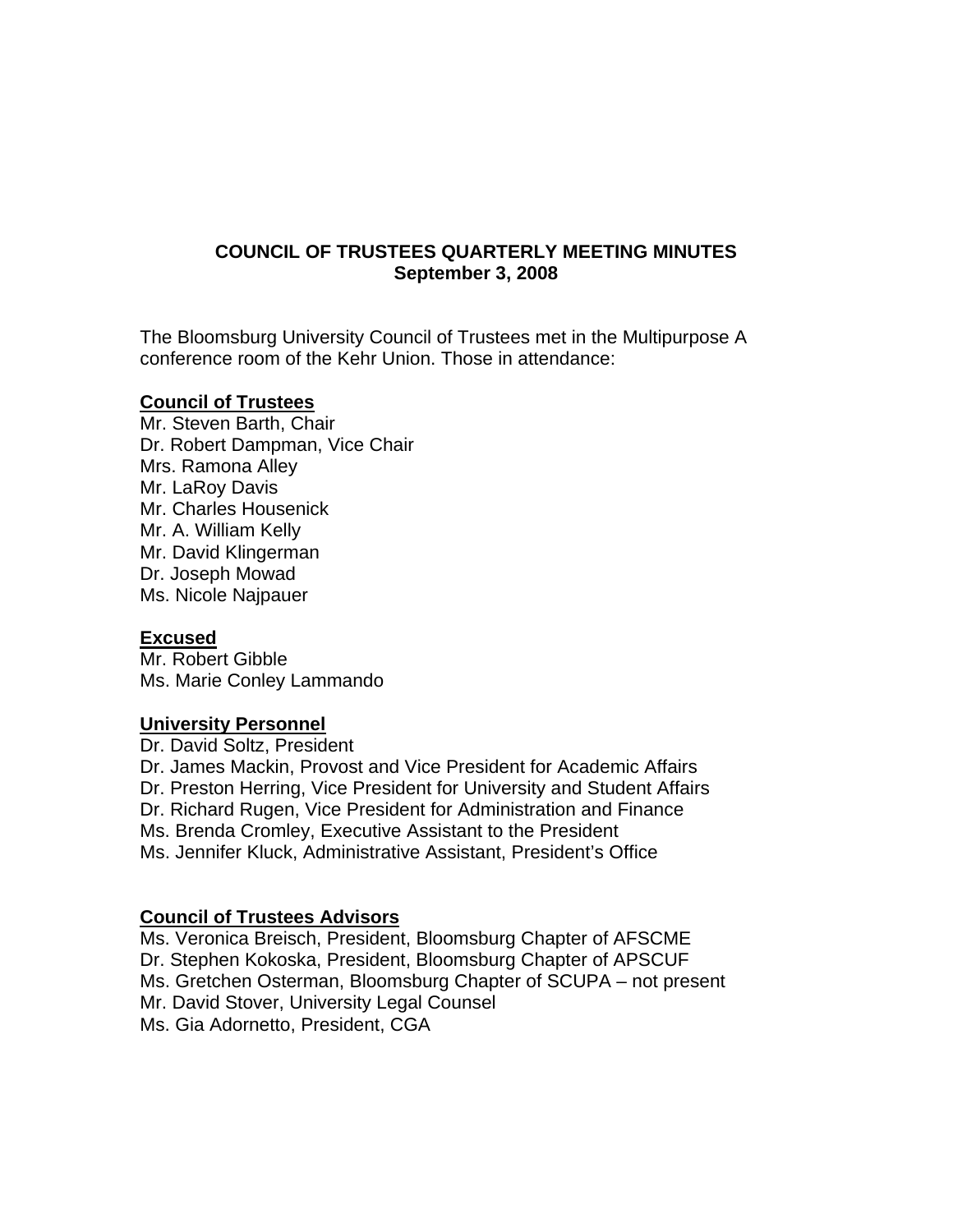# **Pledge of Allegiance**

In accord with House Resolution Number 32, Trustee Barth requested that everyone stand for the Pledge of Allegiance to the American flag.

#### **Call to Order**

Mr. Steven Barth, Chair of the Council of Trustees, called the meeting to order and welcomed all those in attendance. He reported the Council of Trustees met earlier in Executive Session to discuss the presidential evaluation.

#### **Introductions**

Mr. Barth recognized special guests in the audience. He introduced Ms. Nicole Najpauer, new student trustee, Dr. Larry Fritz, new Assistant Vice President and Dean of Graduate Studies and Research, and Ms. Rosalee Rush, new Director of Communications.

He also introduced those in the audience who were either nominated or granted Emeritus status: Dr. Charles Hoppel, Dr. Janice Keil, Mr. Glenn Bieber, Ms. Ann Diseroad (not present), Mr. Jack Pollard and Mr. John Switay. Several individuals spoke on behalf of their respective departments to express reasons for nominating the individuals.

# **NEW BUSINESS**

## **Minutes of the Council of Trustees**

A motion was made by Trustee Kelly, seconded by Trustee Davis, and unanimously carried that the June 4, 2008 minutes be approved.

## **PRESIDENT**

## **Contributions to Volunteer Fire Company**

Trustee Alley made a motion to approve the Bloomsburg University contribution of \$38,000 to the volunteer fire company of the Town of Bloomsburg for the 2008-2009 fiscal year. She also made a motion to approve a \$25,000 contribution toward the purchase of a new ladder fire truck. This is the fifth of eight annual payments. Seconded by Trustee Klingerman. Unanimous approval.

## **Non-Instructional Emeritus**

On a motion by Trustee Alley, seconded by Trustee Housenick, Non-Instructional Emeritus was unanimously approved for Glenn Bieber, Ann Diseroad, John Pollard and John Switay.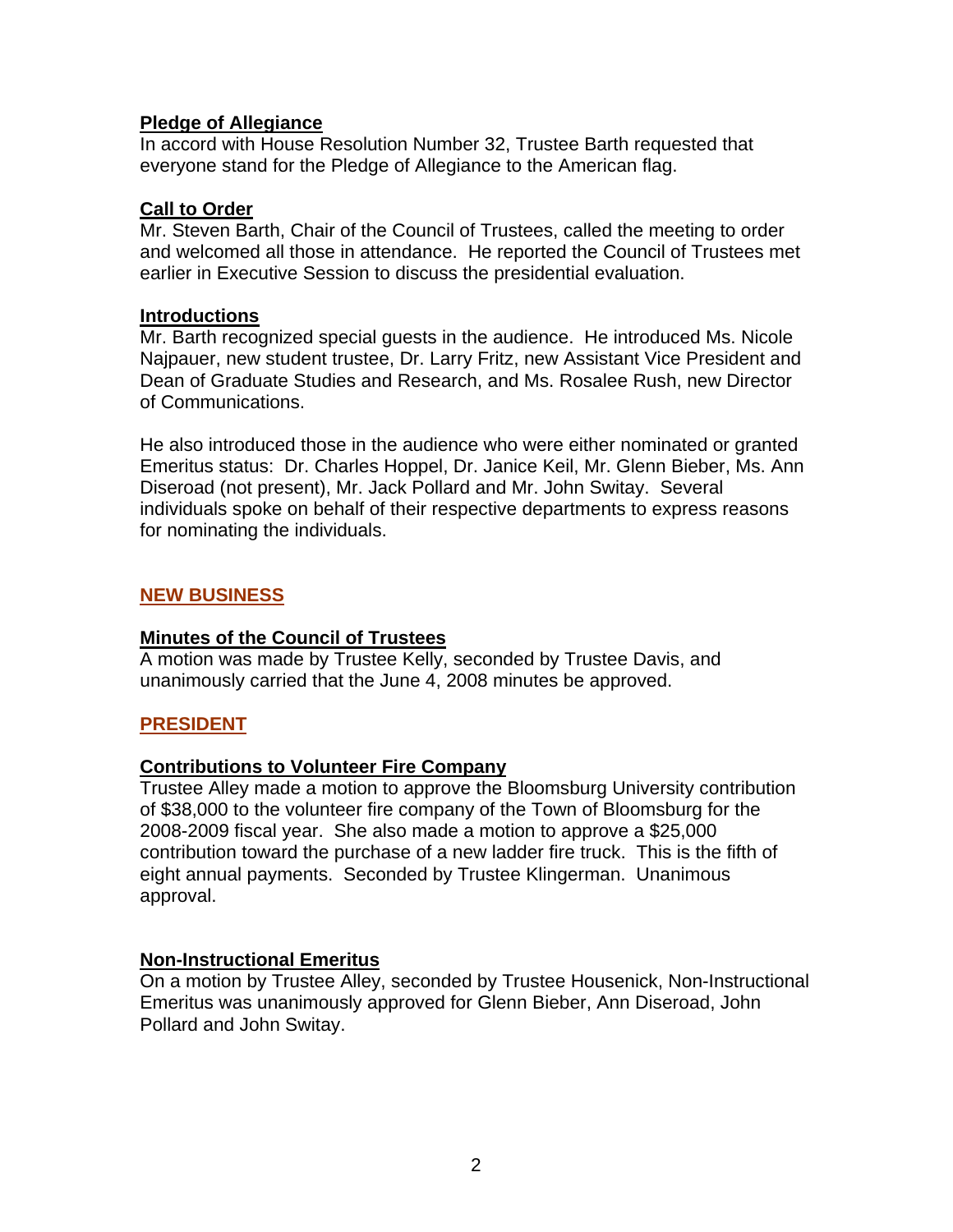#### **2009-2010 Budget Request**

Trustee Barth called upon Dr. Richard Rugen, Vice President of Administration and Finance, to review the 2009-2010 budget request. This is the annual request to inform the State System of the needs of Bloomsburg University. After reviewing, Trustee Najpauer made a motion to approve the 2009-2010 budget request, seconded by Trustee Kelly. Unanimous approval.

#### **President's Report**

President Soltz reviewed his President's Report with the Trustees. A copy of the report will be appended to the minutes.

#### **Middle States visit preparation**

Dr. James Mackin, Provost and Vice President of Academic Affairs, introduced Dr. Richard Baker, Chair, Middle States Steering Committee, to review the self evaluation and recommendations as part of the Middle States reaccreditation process.

# **ACADEMIC AFFAIRS**

Trustee Barth called upon Trustee Dampman to lead discussion on the Academic Affairs section of the agenda.

#### **Continuation of the Husky Research Corporation (HRC) as an affiliated Organization.**

Trustee Dampman called upon Dr. Mackin to discuss the action item: continuation of the Husky Research Corporation (HRC) as an affiliated organization. Dr. Mackin requested a motion, as required by the Board of Governors, certifying compliance with policy 1985-04-A. Trustee Davis moved to approve the continuation of the Husky Research Corporation (HRC) as an affiliated organization, seconded by Trustee Alley. Unanimous approval.

#### **Summer College Enrollment Update**

Trustee Dampman called upon Dr. James Mackin to lead discussion of Summer College enrollment update. Dr. Mackin made appropriate remarks.

## **GENERAL ADMINISTRATION**

Trustee Barth recognized Trustee Davis to lead discussion of the General Administration section of the agenda.

## **Approval of Purchasing Activity**

Trustee Davis made a motion, seconded by Trustee Alley and unanimously carried, to approve purchasing activity under Act 188 in excess of \$10,000 for May 10, 2008 to August 19, 2008.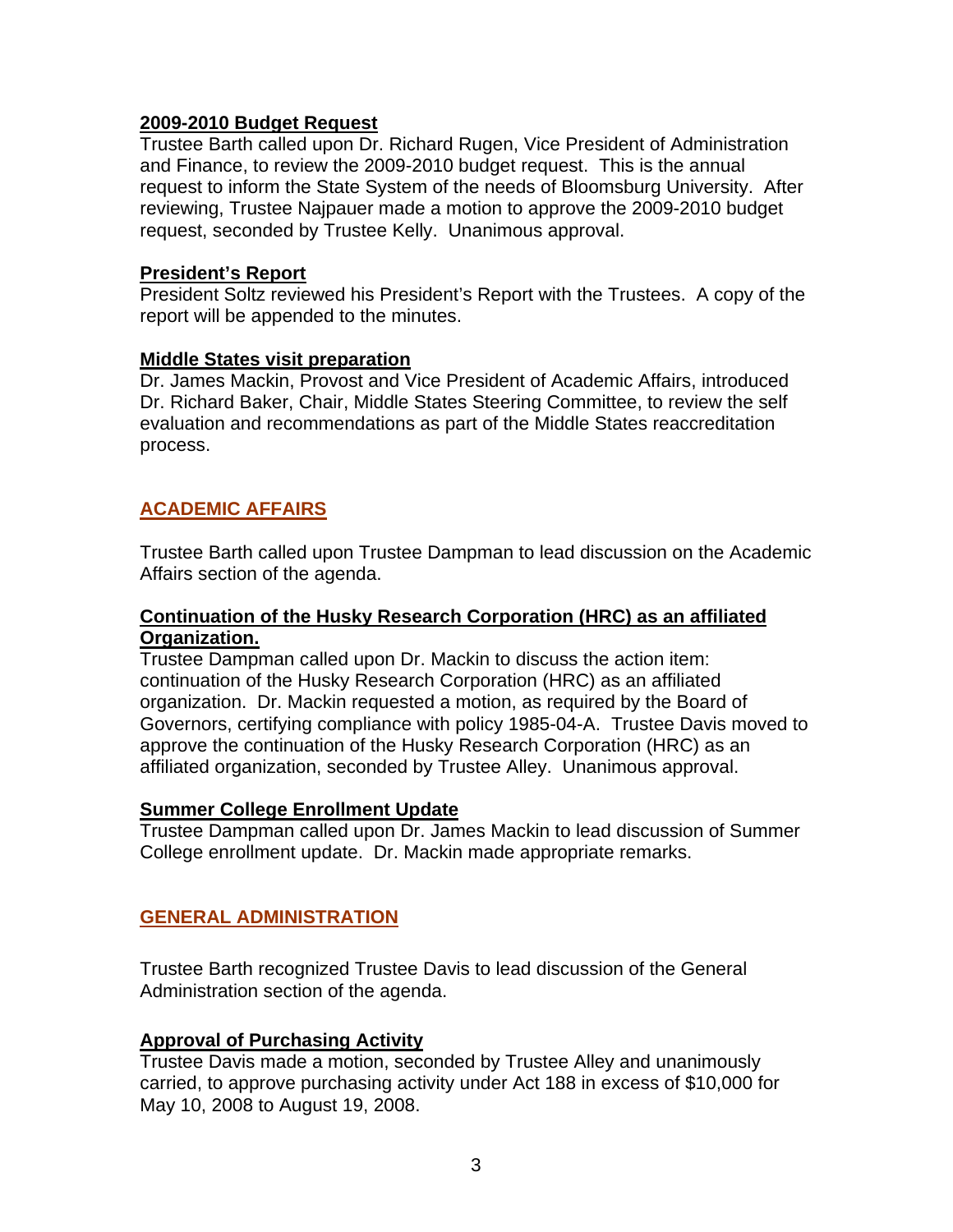# **End of Year Finance Report**

Trustee Davis introduced Dr. Rugen to discuss the end-of-year finance report. A hard copy of this report was distributed to the Trustees prior to the quarterly meeting.

# **OTHER BUSINESS**

# **Fall Enrollment and Housing Update**

Trustee Barth recognized Vice President Preston Herring to discuss the information item Fall Enrollment and Housing Update. Dr. Herring reviewed the Fall 2008 Enrollment Summary of both freshmen and transfer students as well as the Housing Summary and Honeysuckle Apartments Occupancy.

# **End-of-Year VSE Report & End-of Year BU Foundation Report**

Trustee Barth introduced Mr. Jim Hollister, Assistant Vice President of University Relations and Ms. Maryann Lindberg, Executive Director of the BU Foundation to give their end-of-year reports.

Mr. Hollister reviewed the Voluntary Support of Education (VSE) report and key areas including: overall philanthropic income breakdown, Development philanthropic income breakdown, highlights of development efforts, and other notable non-VSE reported state and federal income.

Ms. Lindberg reviewed the end-of-the year BU Foundation report. She presented figures of total assets, endowment, total revenues, total gifts, gifts to endowment, gifts by type, donors of \$1,000 or more and Foundation support to BU.

# **OTHER BUSINESS**

# **System Accountability Plan**

Trustee Barth announced he reviewed the System Accountability Plan with the trustees. They are pleased to see where the university has met or exceeded many of PASSHE's performance measures.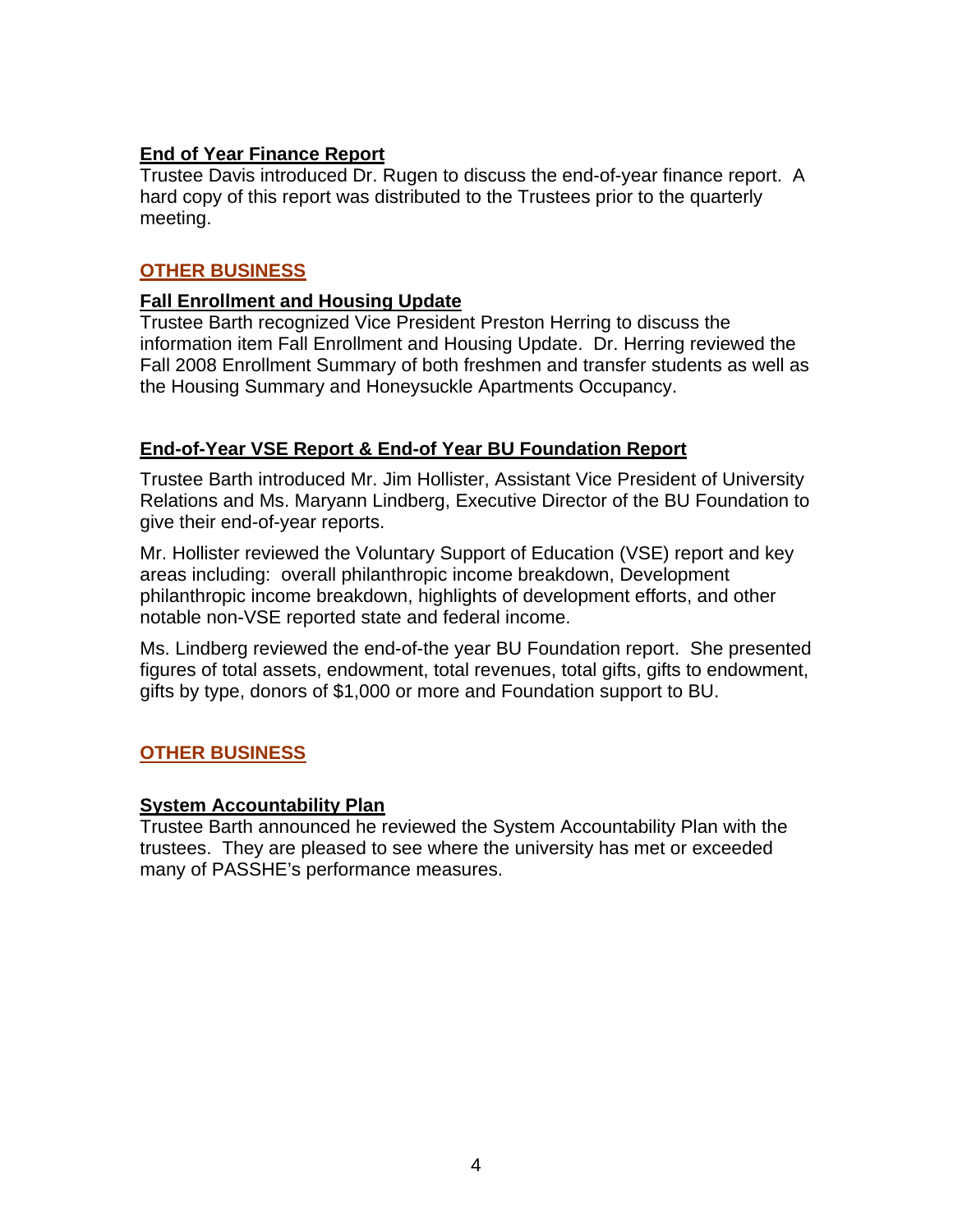# **Presidential Evaluation**

Trustee Barth asked for a member of the Council to present the Resolution and make a motion regarding the presidential evaluation of Dr. David Soltz. Trustee Alley made the following motion:

**WHEREAS,** the Council of Trustees has conducted an informal review of President David L. Soltz; and

**WHEREAS,** the Council of Trustees have reviewed the System Accountability Plan and discussed Bloomsburg University's performance in detail with President Soltz; and

**WHEREAS,** President Soltz is recognized as being a strong ambassador for Bloomsburg University, both locally and nationally; and

**WHEREAS,** the internal and external constituency leaders interviewed stated that President Soltz is doing an excellent job managing the many aspects of the university; and

**THEREFORE,** it is resolved that the Council of Trustees of Bloomsburg University of Pennsylvania (a) highly commends and heartily endorses the performance of the president, and (b) expresses their support and appreciation of the president and the staff of the Office of the President.

Seconded by Trustee Housenick. Unanimous approval.

## **2008-2009 Committee Appointments**

Trustee Barth called to the attention of the Trustees the 2008-2009 committee appointments included in their packets.

## **Adjournment**

With no other items to be presented to the Council, Trustee Barth adjourned the meeting at 12:20 p.m.

\_\_\_\_\_\_\_\_\_\_\_\_\_\_\_\_\_\_\_\_\_\_\_\_ \_\_\_\_\_\_\_\_\_\_\_\_\_\_\_\_\_\_\_\_\_\_\_\_\_\_\_ Marie Conley Lammando **Jennifer D. Kluck** Secretary **Administrative Assistant**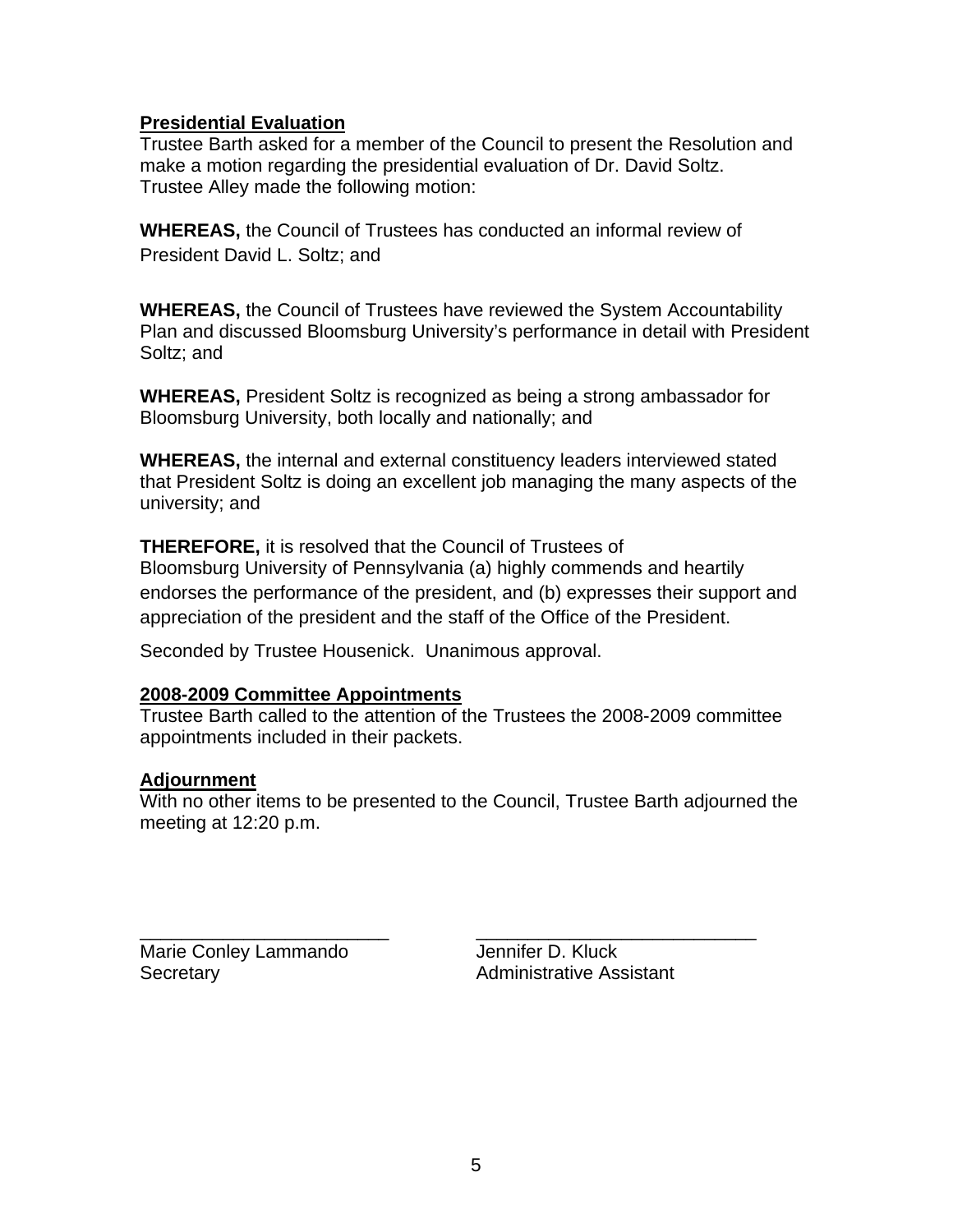## BLOOMSBURG UNIVERSITY OF PENNSYLVANIA Bloomsburg, PA 17815

## **PRESIDENT'S REPORT TO THE BLOOMSBURG UNIVERSITY COUNCIL OF TRUSTEES**

# **September 3, 2008**

- At the beginning of the meeting, Chairperson Barth introduced some new employees. I also want to mention that Dr. Dennis Gehris will once again serve as interim Dean of the College of Business with the recent resignation of the former Dean, David Martin. Dr. Gehris is out of town today but I do want to thank him for stepping in to assume this critical role.
- My first summer on the BU campus has passed quickly. I continued to have open office hours and met with faculty, staff or students who wanted to visit with me. I made several trips to see the progress at work sites including Redman Stadium, our new student housing on upper campus and Haas Auditorium. Everything is on track for both housing and Haas. When some of you attend Saturday's football game you will see how great Redman Stadium looks.
- U.S. News and World Report's annual ranking of U.S. colleges and universities once again lists BU as number 81 in Best Universities - Master's for the northern region. Best Universities - Master's ranks institutions that offer a full range of undergraduate degrees and some master's degree programs but few, if any, doctoral degrees.

Among the 14 Pennsylvania State System of Higher Education universities, only three were ranked higher than BU; Millersville, Shippensburg and West Chester. A total of 572 universities are included in Best Universities - Master's.

- We are welcoming 35 new full-time faculty to the campus this semester. Additionally we have 5 new coaches; Head Women's Basketball, Assistant Women's Basketball, Head Men's and Women's Track/Field, Head Men's and Women's Swimming and Assistant Wrestling.
- We had a very successful convocation in late August. The processional into the Student Recreation Center by 33 faculty, many administrators, our student trustee and CGA president, was the official welcoming to approximately 1800 new students to the fall semester. During this program, we told them about the history and traditions of Bloomsburg University, outlined several of our key expectations and passed along some words of wisdom as to how to make the most of their university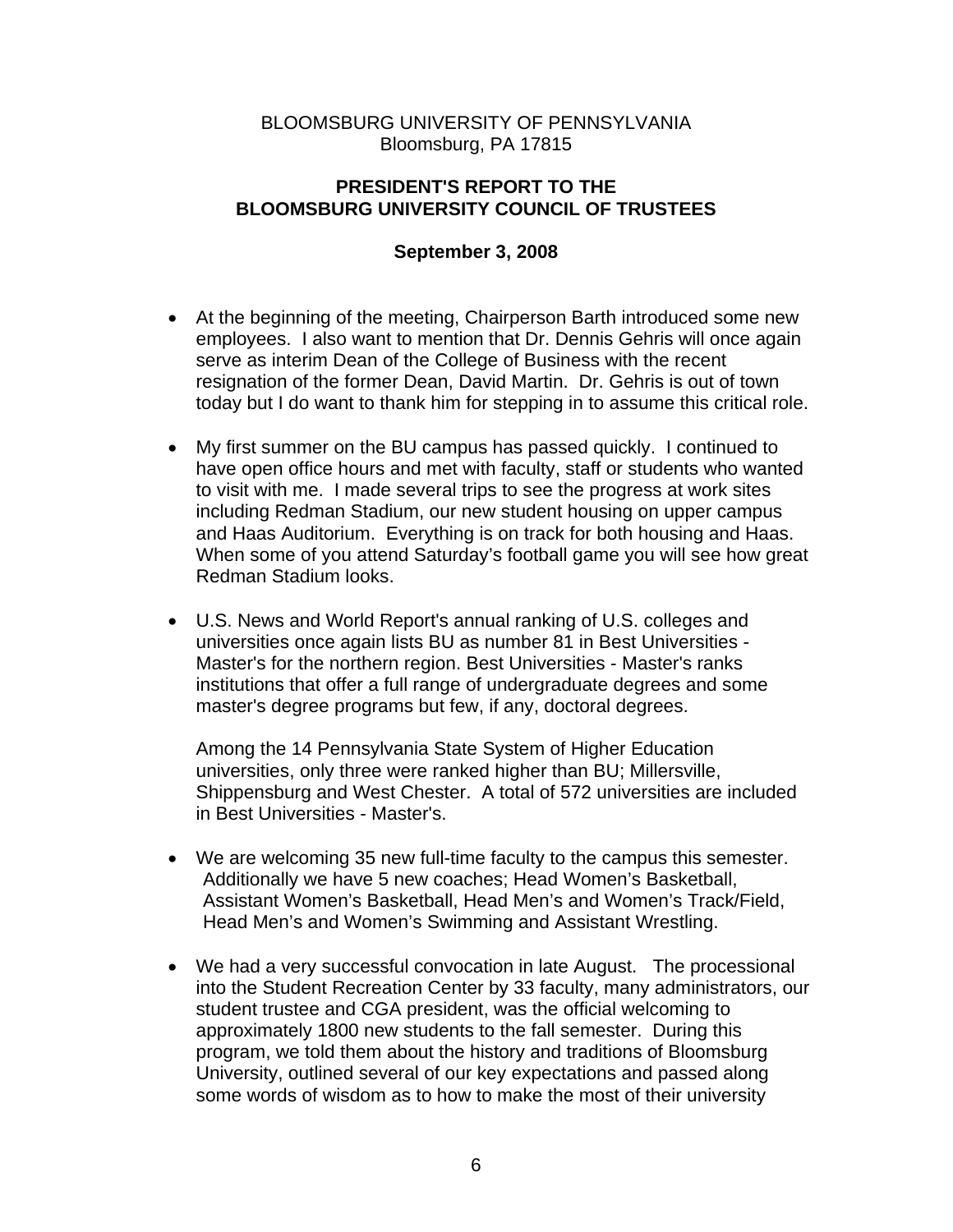experience, especially during this first critical year. Following the convocation each College held a casual lunch for students within that College.

- A few meetings back you heard about our plans to revamp the Bloomsburg University website. This semester we will be identifying a search committee to interview candidates for the web/portal manager position. Additionally, we are very close to signing an agreement with a company for the website feasibility study. We will keep you updated on this important initiative.
- Our Electronics Engineering Technology recently received full accreditation from ABET. Exercise Science received accreditation from the Commission on Accreditation of Allied Health Educations Programs; full accreditation for Undergraduate (Applied Exercise Physiology) and Graduate (Exercise Science) Programs. Our Theatre program received a 5-year provisional accreditation from the National Association of Schools of Theatre.

The accreditation process is a rigorous one and full accreditation on the first application is unusual. We are very pleased that two of these three programs received full accreditation. The provisional accreditation for Theatre was due to facilities issues that should be addressed by the renovation of Haas Auditorium.

- Bloomsburg University was awarded a \$95,000 expansion grant from Department of Community and Economic Development for continuation of the Workforce Leadership 2+2+2 grant program in computer forensics. Bloomsburg has partnered with secondary schools Columbia Montour Vo-Tech, Northumberland County Area Vo-Tech, North Schuylkill School District, and postsecondary partner Luzerne County Community College, to develop a seamless articulation of credits from the secondary, to the two-year postsecondary, to Bloomsburg University, in the computer forensics curriculum.
- We recently received a \$770,000 grant, for a four-year period, from the U.S. Department of Education for the Audiology Department. This was a result of Dr. Thomas Zalewski's efforts in proposing the initiative. This project will increase the quantity and quality of Doctorate of Audiology professionals to identify and serve the audiological and educational needs of children with hearing loss, their parents, and teachers by training 14 Doctors of Audiology over a four-year period.
- I am changing the name and makeup of what we now call the President's Cabinet. This body is a group of senior level managers and administrators that meet 2-3 times during a semester and serve in an advisory capacity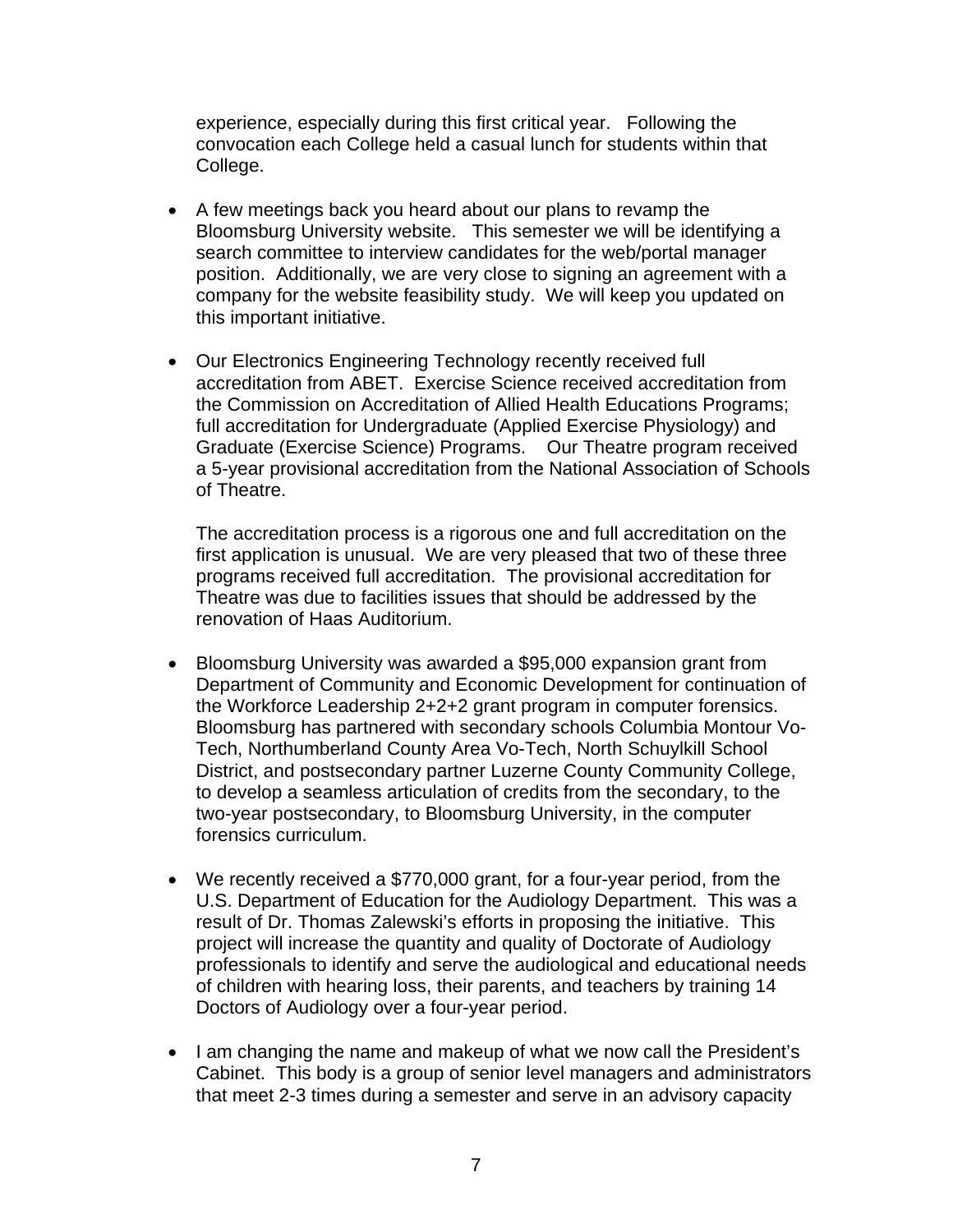to the president. I have asked five new members to join the group; the president of APSCUF, the president of AFSCME, the president of SCUPA, the president of CGA and the secretary of the Forum. This group's new name will be the President's Advisory Council.

- The BU Police Department co-hosted, with Penn State University, a 40 hour police officer supervisor in-service training program. Twenty eight officers from around the state attended. The program covered the role of front line supervisor, leadership, conflict resolution, and performance troubleshooting. We are currently talking with Penn State personnel about hosting a leadership program on campus annually.
- Bloomsburg University is continuing its efforts to be responsible stewards of the environment. You may remember that several months ago we debuted our bio-diesel bus that uses cooking oil for fuel. We have two more campus initiatives at work this semester.
- Campus dining services is participating in "Trayless Tuesday's" at the Scranton Commons. Trayless Tuesday is a national program to reduce food and energy waste on college campuses across the nation. By participating in Trayless Tuesday the university will save approximately 1,350 gallons of water by not having any trays to wash that day.
- The Town of Bloomsburg Recycling Center and two other charities will benefit from "Using Less, Caring More," a new initiative to reduce use and waste at the University Book Store. Each customer who declines a plastic shopping bag will receive a custom-designed wooden nickel to place in one of three glass jars representing organizations that promote recycling or green-earth causes. At the end of the fall semester, the University Store will make a donation equal to the total dollar amount of wooden nickels in each charity's jar. BU already has a relationship with the local recycling center and the other two charities will be selected by students.
- As you saw this morning, we have started a new practice of acknowledging emeriti recipients in person in addition to their written confirmations. I'm pleased that most of them were available to attend the Trustee meeting today.

The beginning of a new academic year on a university campus is always full of excitement and anticipation. I have something in common with our new students this semester as I am extremely excited to experience my first fall semester as Bloomsburg University's president.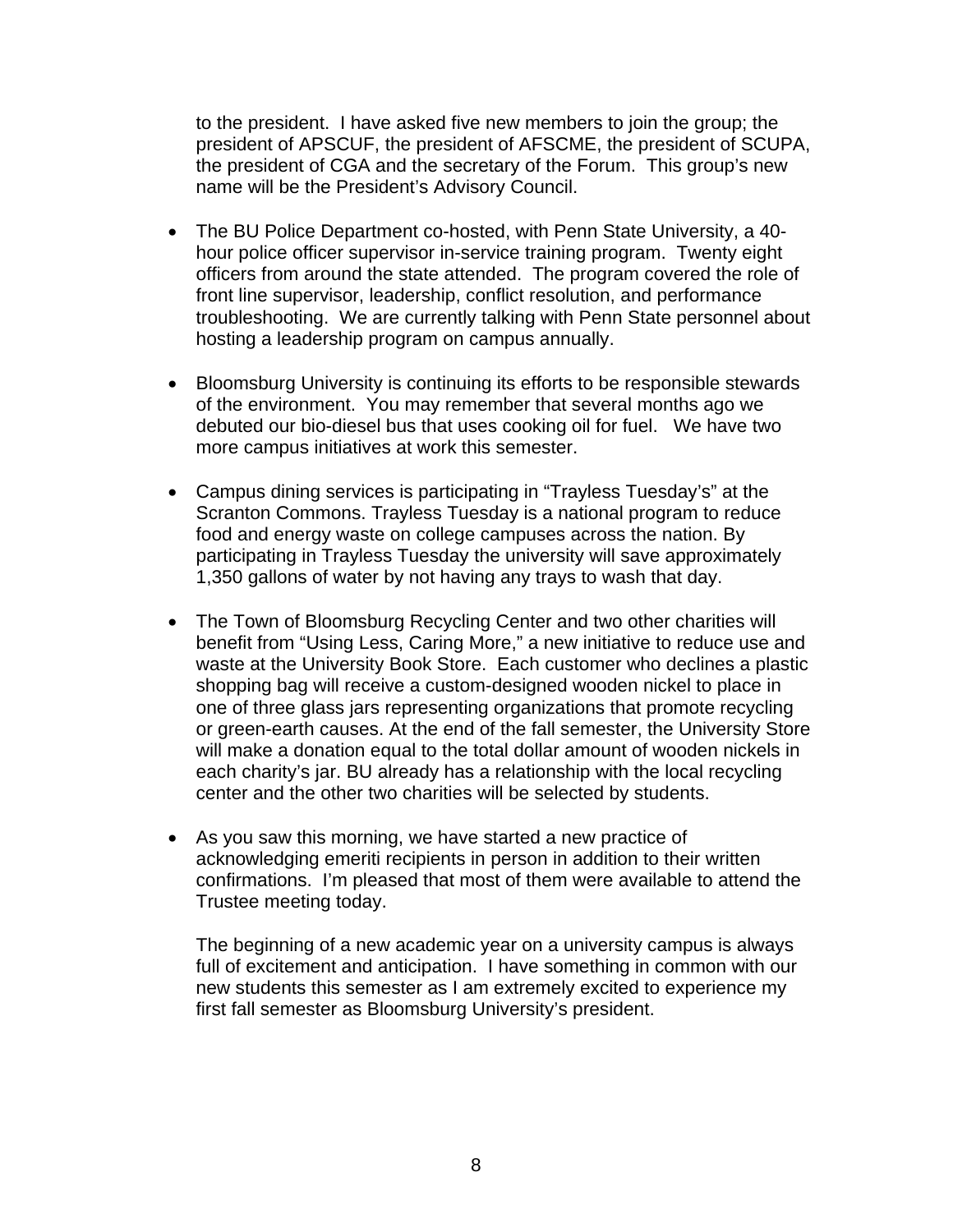# **COUNCIL OF TRUSTEES QUARTERLY MEETING MINUTES December 3, 2008**

The Bloomsburg University Council of Trustees met in the Multipurpose A conference room of the Kehr Union. Those in attendance:

## **Council of Trustees**

Dr. Robert Dampman, Vice Chair Mrs. Ramona Alley Ms. Marie Conley Lammando, Secretary Mr. LaRoy Davis Mr. Charles Housenick Mr. A. William Kelly Mr. David Klingerman Dr. Joseph Mowad Ms. Nicole Najpauer

## **Excused**

Mr. Steven Barth, Chair Mr. Robert Gibble

## **University Personnel**

Dr. David Soltz, President Dr. James Mackin, Provost and Vice President for Academic Affairs Dr. Preston Herring, Vice President for University and Student Affairs Dr. Richard Rugen, Vice President for Administration and Finance Ms. Brenda Cromley, Executive Assistant to the President Ms. Jennifer Kluck, Administrative Assistant, President's Office

## **Council of Trustees Advisors**

Ms. Veronica Breisch, President, Bloomsburg Chapter of AFSCME Dr. Stephen Kokoska, President, Bloomsburg Chapter of APSCUF Ms. Gretchen Osterman, Bloomsburg Chapter of SCUPA – not present Mr. David Stover, University Legal Counsel Ms. Gia Adornetto, President, CGA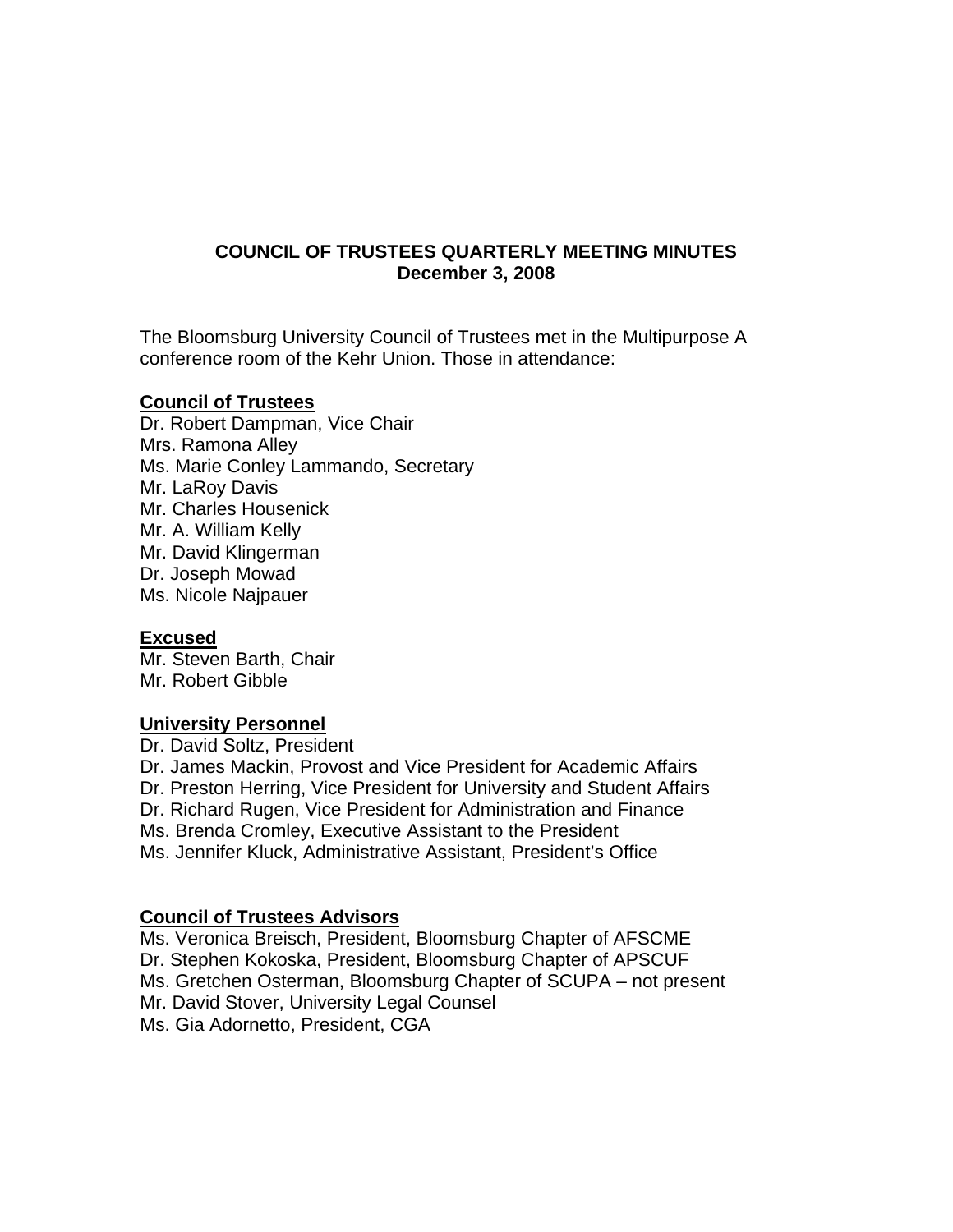Trustee and former chair Kelly presided over the meeting due to Chairman Barth's excused absence and Vice-Chair Dampman's request due to his limited mobility.

#### **Pledge of Allegiance**

In accord with House Resolution Number 32, Trustee Kelly requested that everyone stand for the Pledge of Allegiance to the American flag.

#### **Call to Order**

Mr. Bill Kelly, past chair of the Council of Trustees, called the meeting to order and welcomed all those in attendance. He reported the Council of Trustees met earlier in the morning for a Committee of the Whole meeting.

## **Minutes of the Council of Trustees**

A motion was made by Trustee Davis, seconded by Trustee Mowad, and unanimously carried that the September 3, 2008 minutes be approved.

#### **NEW BUSINESS**

#### **Introductions**

Mr. Kelly recognized the BU Husky field hockey team. Trustee Alley made a motion to accept the following resolution:

**WHEREAS,** the Bloomsburg University field hockey team and head coach Jan Hutchinson won the 2008 NCAA Division II field hockey championship and finished the year with a record of 23-1; And

**WHEREAS,** the team won the championship for the third straight year; sixth time in the last seven years and  $10<sup>th</sup>$  in the last 13; And

**WHEREAS,** the NCAA title was the 15<sup>th</sup> field hockey championship in school history; And

**WHEREAS,** the Council of Trustees of Bloomsburg University of Pennsylvania advocates excellence in athletics as well as academics, and recognizes the important contributions of coaches, student-athletes, and the staff in the field of athletics to the total university environment.

**NOW, THEREFORE, BE IT RESOLVED,** that the Council of Trustees of Bloomsburg University of Pennsylvania hereby congratulates the 2008 Bloomsburg University Field Hockey Team and extends their appreciation for the recognition they have brought to Bloomsburg University of Pennsylvania.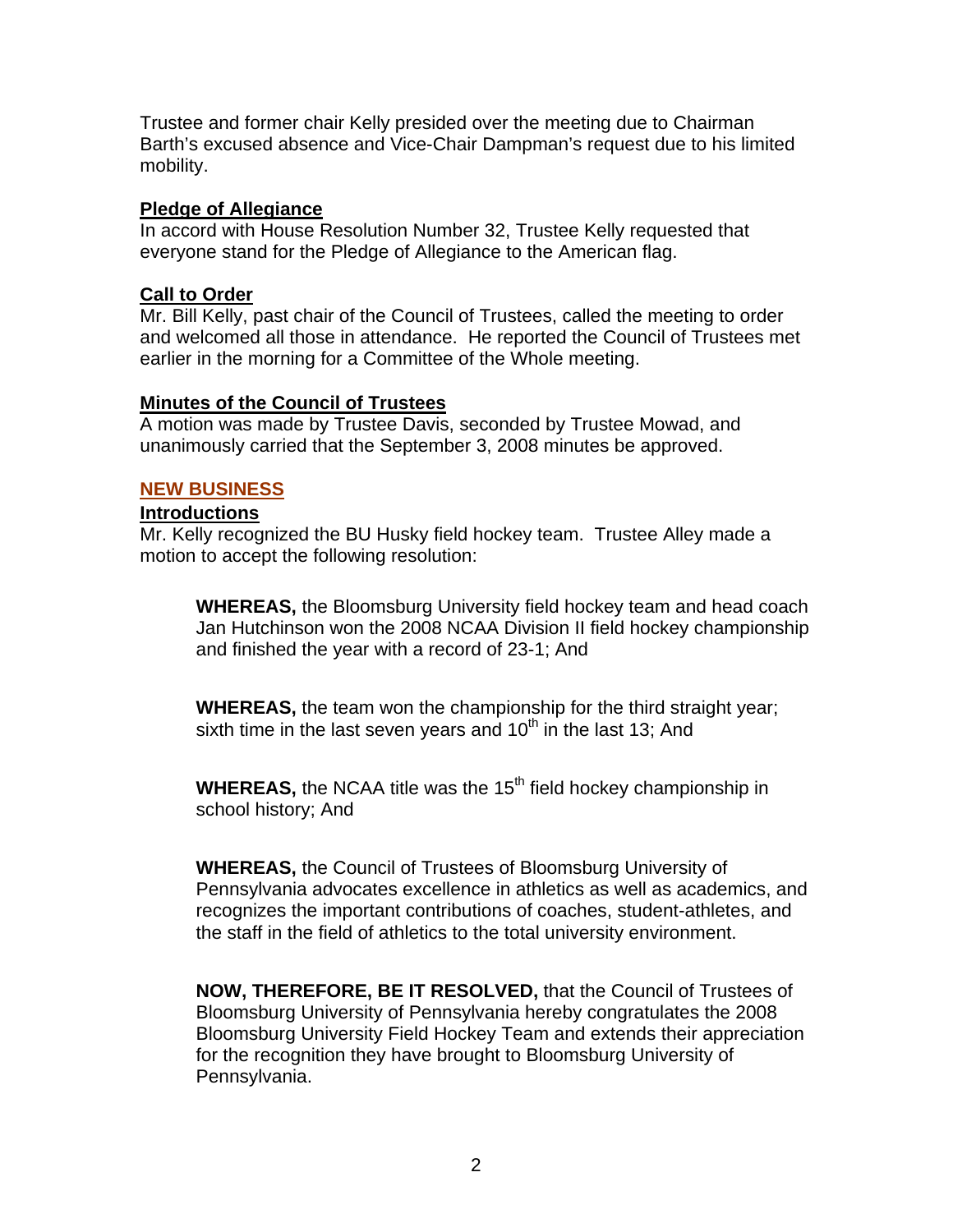**BE IT FURTHER RESOLVED,** that this resolution be made a part of the official minutes of the Council of Trustees of Bloomsburg University of Pennsylvania and that a copy be presented to the 2008 Bloomsburg University field hockey team.

Seconded by Trustee Mowad. Unanimous approval.

Trustee Kelly also introduced those in the audience who were either nominated or granted Emeritus status: Dr. Chris Cherrington, Dr. P. James Moser, Mr. David Rider, Dr. Dana Ulloth, Dr. Duane Braun, Dr. Terry Oxley, and Dr. James Matta. Several individuals spoke on behalf of their respective departments to express reasons for nominating the individuals.

Trustee Kelly recognized those individuals serving on our Advisory panel: Ms. Veronica Breisch, Ms. Gretchen Osterman (not present), Dr. Stephen Kokoska, Ms. Gia Adornetto and Mr. David Stover.

#### **PRESIDENT**

#### **Manager Emeritus**

On a motion by Trustee Alley, seconded by Trustee Mowad, Manager Emeritus status was unanimously approved for Dr. James Matta.

#### **President's Report**

President Soltz reviewed his President's Report with the Trustees. A copy of the report will be appended to the minutes. Dr. Soltz acknowledged Bill Kelly's resignation from the Council of Trustees effective December 31, 2008 and thanked Bill for his years of support of Bloomsburg University. Trustee Mowad seconded his remarks.

#### **ACADEMIC AFFAIRS**

Trustee Kelly called upon Dr. James Mackin to lead discussion on the Academic Affairs section of the agenda.

#### **M.Ed School Based Speech Language Pathology**

Trustee Kelly called on Dr. James Mackin to present the information on the M.Ed School Based Speech Language Pathology. On a motion by Trustee Mowad, seconded by Trustee Davis, it was unanimously approved to recommend this new program.

## **BU Branch Campus**

Trustee Kelly called upon Dr. James Mackin to lead discussion of the BU Branch Campus information item. Dr. Mackin made appropriate remarks.

#### **Student Information Management System Update**

Trustee Kelly called on Mr. Wayne Mohr to give an update on the Student Information Management System. Mr. Mohr gave appropriate remarks.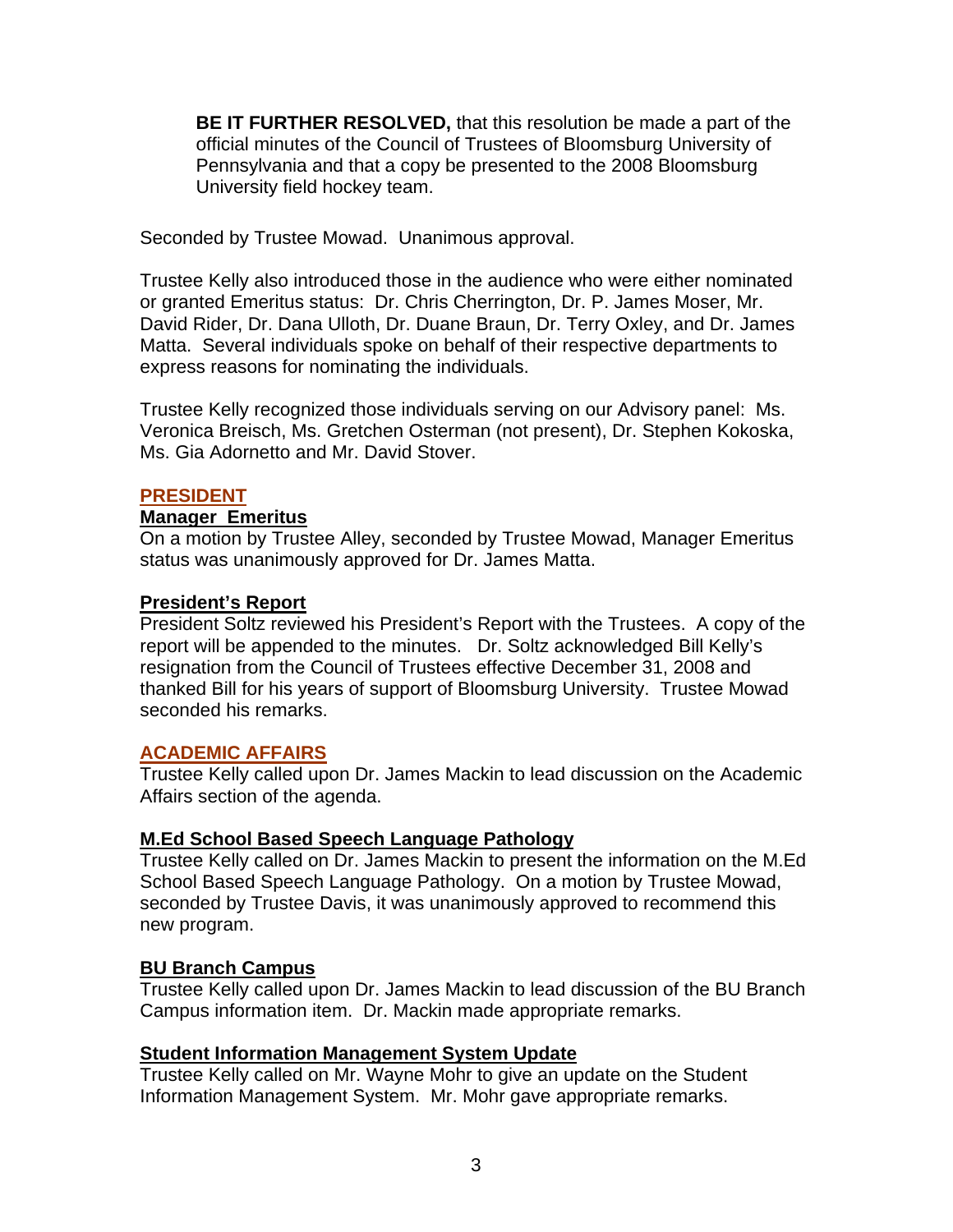## **GENERAL ADMINISTRATION**

Trustee Kelly called upon Dr. Richard Rugen to lead discussion of the General Administration section of the agenda.

#### **Board of Governors Policy 1985-04-A**

On a motion by Trustee Housenick, seconded by Trustee Najpauer, the following resolution was approved unanimously:

**WHEREAS,** the Bloomsburg University Foundation exists solely for the benefit of the university, requires an annual external audit of funds and publishes copies thereof, and annually makes significant contributions to the benefit of Bloomsburg University of Pennsylvania students and its academic programs; and

**WHEREAS,** a satisfactory written memorandum of understanding exists between The Bloomsburg University Foundation and Bloomsburg University of Pennsylvania; and

**WHEREAS,** appropriate fiduciary agreements have been enacted to allow the Bloomsburg University Foundation to retain university gifts and grants; and

**WHEREAS,** the Bloomsburg University Foundation does not and will not undertake programs or activities that are properly part of the university's academic mission; and

**NOW, THEREFORE, BE IT RESOLVED,** that the Bloomsburg University of Pennsylvania Council of Trustees certifies that the Bloomsburg University Foundation is in compliance with the Board of Governors Policy 1985-04-A which speaks to university external financial support.

#### **Guaranteed Energy Savings Resolution**

Trustee Housenick made the following motion:

**WHEREAS,** Bloomsburg University of Pennsylvania has demonstrated a need to reduce its expenditures on energy and natural resources through improvements to existing facilities; and

**WHEREAS,** the University has provided a viable financial plan for funding the project; and

**WHEREAS,** the Council will ensure that funding will be available or savings guarantees are appropriate to finance the project adequately.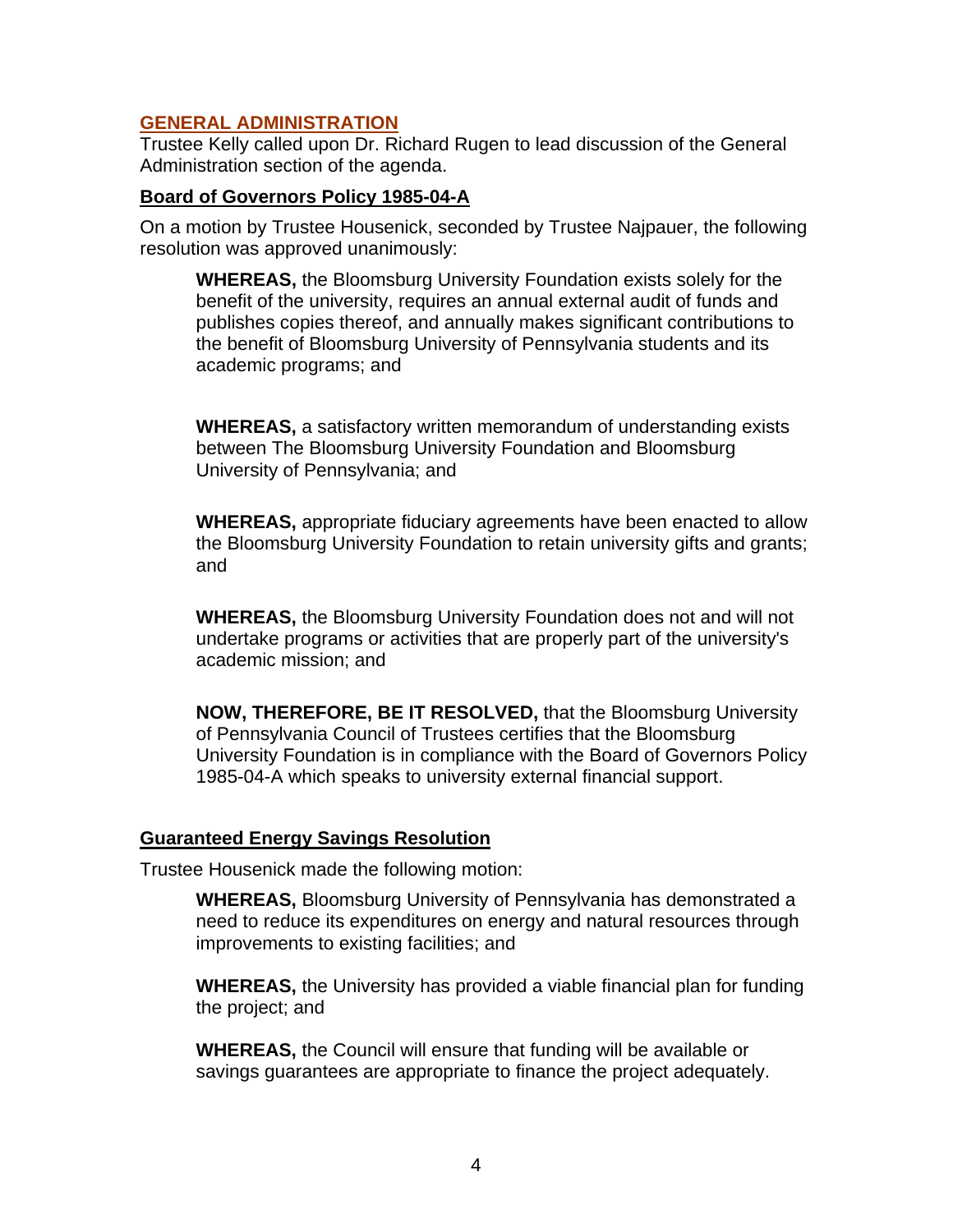**NOW, THEREFORE, BE IT RESOLVED**, that we, the Council of Trustees, approve the undertaking of a System-financed Guaranteed Energy Savings Contract; and further do hereby authorize the President of Bloomsburg University of Pennsylvania to sign the standard Loan Covenant Agreement for financing the project.

Seconded by Trustee Dampman. Unanimous approval.

# **Columbia Hall Resolution**

Trustee Housenick made the following resolution:

**WHEREAS**, Bloomsburg University of Pennsylvania has demonstrated a need for the renovation of Columbia Hall, a 400 bed residence hall, and

**WHEREAS**, the University has provided a viable financial plan for funding this project,

and

**WHEREAS**, the Council of Trustees will ensure that fees will be established at such rates as to finance the project adequately.

**NOW, THEREFORE BE IT RESOLVED**, that we, the Council of Trustees, approve the undertaking of a System financed capital facility project for the renovation of Columbia Hall and authorize permission to develop designs for the facility, and further do hereby authorize the President of Bloomsburg University of Pennsylvania to sign the standard Loan Covenant Agreement for financing the project.

Seconded by Trustee Klingerman. Unanimous approval.

## **Approval of Purchasing Activity**

Trustee Davis made a motion, seconded by Trustee Mowad and unanimously carried, to approve purchasing activity under Act 188 in excess of \$10,000 for August 20, 2008 to November 10, 2008.

## **OTHER BUSINESS**

## **COT Meeting calendar 2009-2010**

Trustee Kelly called to the attention of the Trustees the 2009-2010 meeting calendar in the exhibit section of the agenda.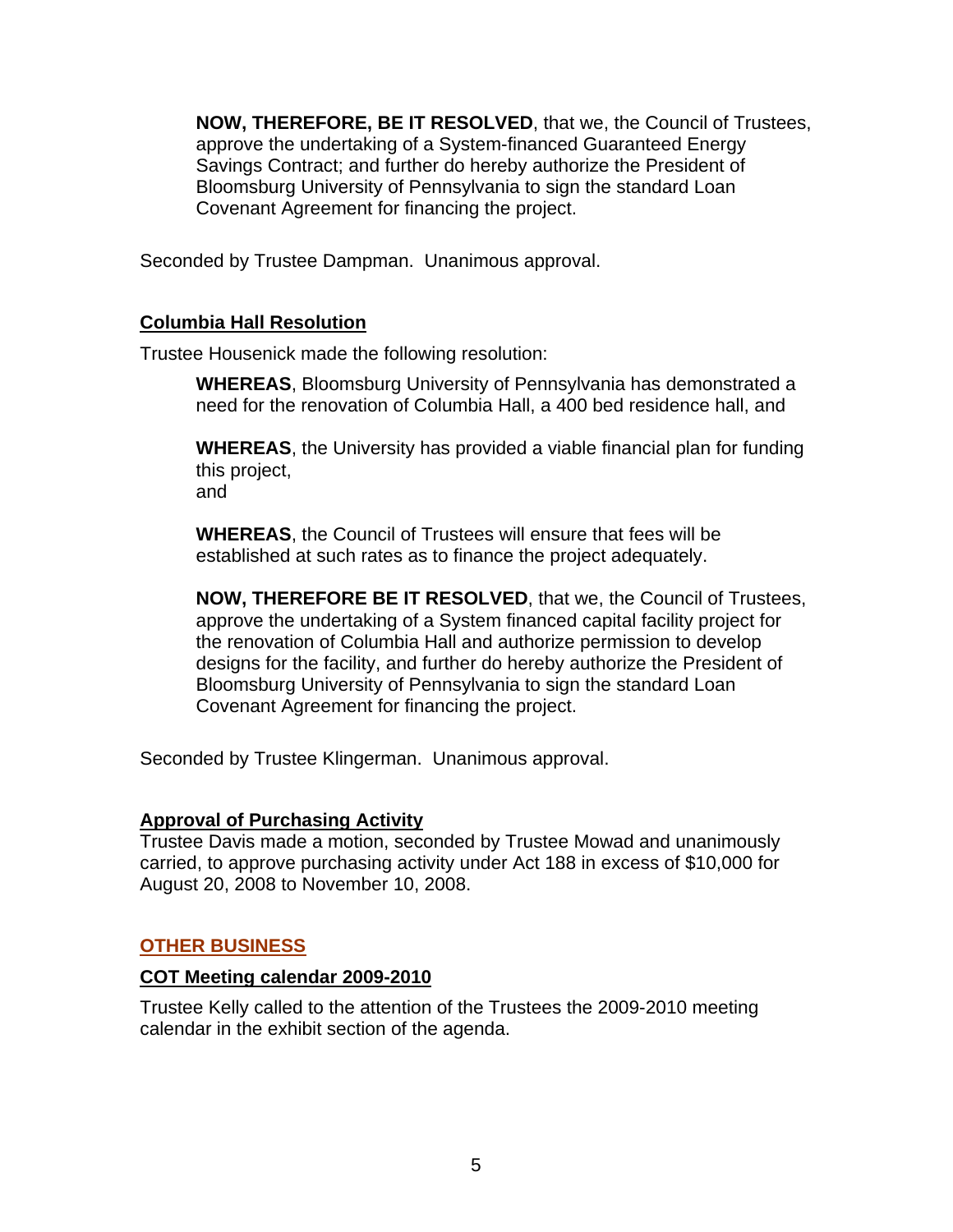#### **Adjournment**

With no other items to be presented to the Council, Trustee Kelly adjourned the meeting at 12:00 p.m.

Marie Conley Lammando<br>Secretary Administrative Ass

\_\_\_\_\_\_\_\_\_\_\_\_\_\_\_\_\_\_\_\_\_\_\_\_ \_\_\_\_\_\_\_\_\_\_\_\_\_\_\_\_\_\_\_\_\_\_\_\_\_\_\_ Administrative Assistant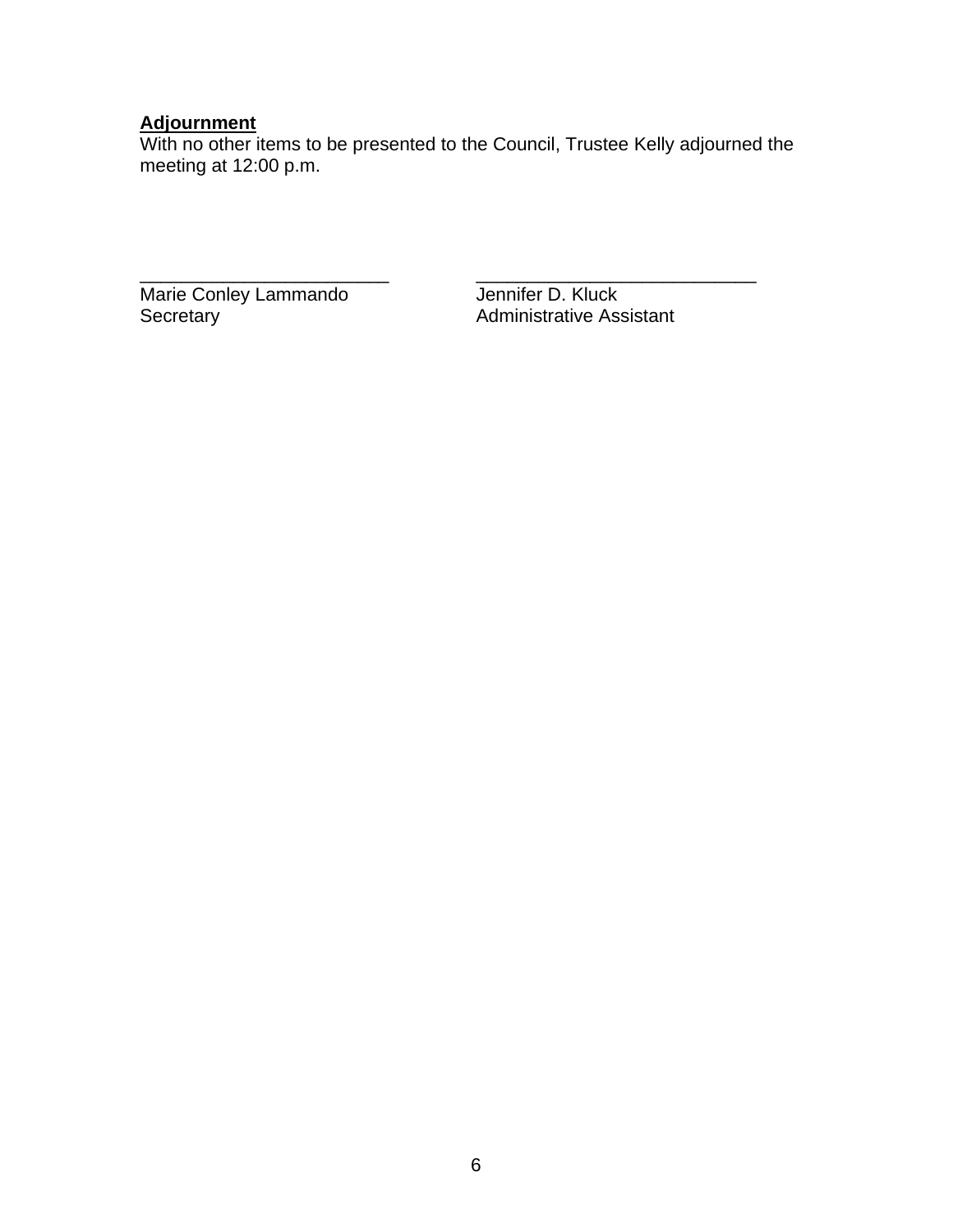# BLOOMSBURG UNIVERSITY OF PENNSYLVANIA Bloomsburg, PA 17815

# **PRESIDENT'S REPORT TO THE BLOOOMSBURG UNIVERSITY COUNCIL OF TRUSTEES**

# **December 3, 2008**

Here are a few highlights of academic, student-related, community-related and athletic achievements since we met in September.

• I know you are aware that Governor Rendell has asked PASSHE to reserve 4.25 percent of their 2008-09 State appropriation in the likely event that tax revenues end the year below expectations. The Governor's request means BU must identify \$1.6 million for a contingency reserve for likely return to the State. We have identified those funds through salary savings from vacant positions and putting a hold on filling some positions.

The budget reduction dollars reduce our carry-forward budget into 2009- 10 that typically fund action plans, plant fund projects and temporary faculty. It is our hope that this is a one-time request, but given the scale of this economic situation we don't know if we may be asked for more significant cuts from the Governor.

- Dr. Karl Kapp, Professor of Instructional Technology, was named Co-Principal Investigator of a \$1.8 million dollar National Science Foundation Grant with Hofstra University serving as the lead research organization. Bloomsburg University will receive \$800,000 over a five-year period to develop and research the academic potential of a hybrid instructional model that infuses computer simulations, modeling and educational gaming into middle school technology education programs. Bloomsburg's Institute for Interactive Technologies will be creating the scripting and storyboards for the development of an interactive online, multi-player game which explores concepts in the Science, Technology, Engineering and Math (STEM) disciplines.
- Dr. David Simpson's \$17,000 NRC grant was renewed for the 2008-2009 year. The grant will provide scholarships for up to three students in the Bloomsburg University Health Physics Program, an area identified as a critical skill area related to the NRC's regulatory mission.
- A three-member panel was on campus Monday and Tuesday as part of an investigation into an incident that occurred at our November 1st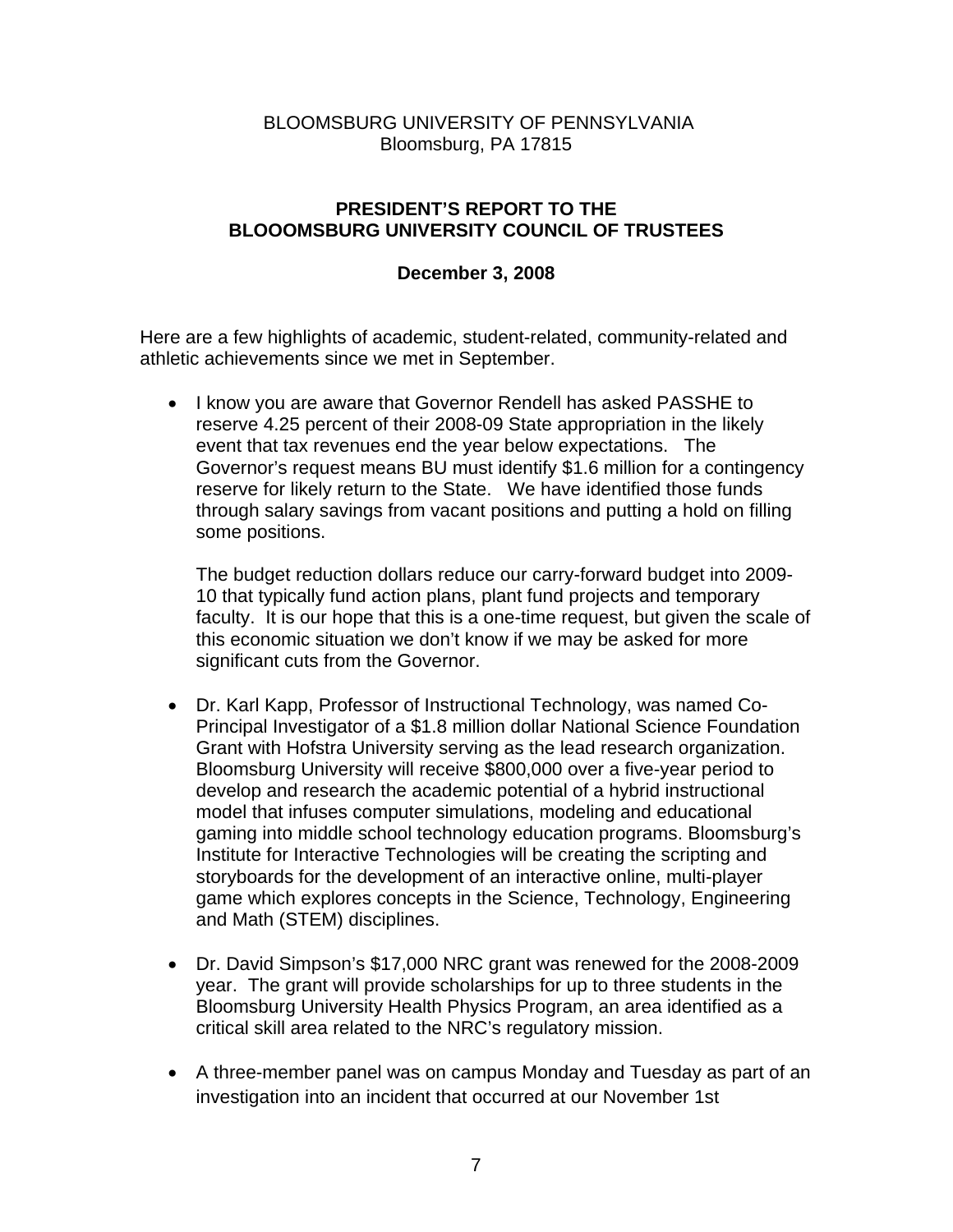homecoming dance. Members of the panel are: Jack Dowling, president and principal of JD Security Consultants LLC, Downingtown; Terrell Jones, vice provost for educational equity, Penn State University; and Kahan Sablo, dean of student life, Edinboro University. T

These three will review documents, video clips and other materials along with interviewing individuals who were present at the dance. At the conclusion of their investigation, they will provide us with suggestions and methods on how we can more effectively plan and execute events and utilize our resources to ensure future campus gatherings are run smoothly and safely.

- School districts from across Pennsylvania and as far away as Florida and Hawaii hired new teachers from the ranks of Bloomsburg University graduates in 2007. According to the most recent data available in the Post-Graduation Activities Report, prepared by BU's Career Development Center, 93 % of our 69 special/elementary education graduates attained teaching positions in 2007, followed by nearly 85 % of the 67 early childhood/elementary education graduates and 75 % of the 128 elementary education graduates.
- The dean of the College of Professional Studies at Bloomsburg University of Pennsylvania, Dr. Dianne Mark, was one of the recipients of Minority Opinion Magazine's Minority Achievement Award. She was honored with the award at the 34th annual Minority Achiever's Luncheon sponsored by the magazine and held in Pittsburgh in October. The award is given each year to show recognition and appreciation to minorities who have made exceptional contributions in their profession.
- TRIO Upward Bound is celebrating its  $30<sup>th</sup>$  anniversary. This program, for first-generation college students, prepares high school students for success in college, graduate school or a career. TRIP Upward Bound is a grant program developed after the passage of the Economic Opportunity Act of 1964 and is funded by the U.S. Department of Education.

The program at BU supports nine area high schools and is funded to serve 90 students. These students receive help with college enrollment, retention, improvement in high school, preparation for the SAT test, tutoring, financial literacy and career development.

• BU students, faculty and staff contributed \$8,000 to the PA Breast Cancer Coalition following the Breast Cancer Walk/Run held on campus in October. During the past six years, approximately \$60,000 has been